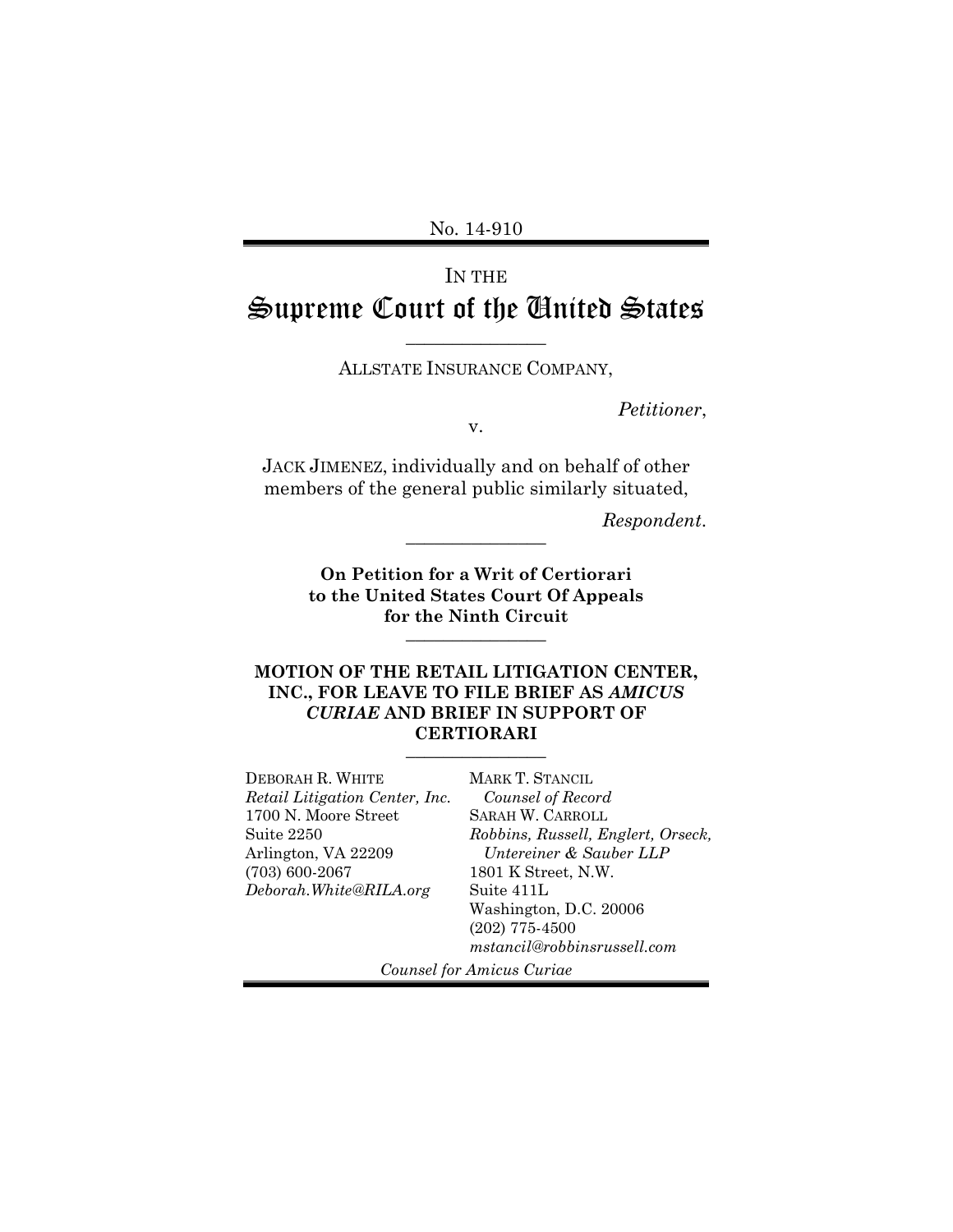#### **MOTION FOR LEAVE TO FILE BRIEF AS**  *AMICUS CURIAE*

Pursuant to this Court's Rule 37.2(b), the Retail Litigation Center, Inc. ("RLC") respectfully moves for leave to file the accompanying brief as *amicus curiae*  in support of the petition for a writ of certiorari. Counsel for petitioner has consented to the filing of this brief, but counsel for respondent has declined to consent.

The RLC is a public policy organization that identifies and engages in legal proceedings that affect the retail industry. The RLC's members include many of the country's largest and most innovative retailers. The member entities whose interests the RLC represents employ millions of people throughout the United States, provide goods and services to tens of millions more, and account for tens of billions of dollars in annual sales. The RLC seeks to provide courts with retail-industry perspectives on important legal issues, and to highlight the potential industry-wide consequences of significant pending cases.

The question presented in this case is of crucial importance to the retail industry, which stands on the front line of class-action litigation in jurisdictions nationwide. Major retailers are subject to a steady barrage of cases that seek to achieve class-action status but that seek—as this one does—to avoid confronting difficult issues that, under a proper Rule 23 analysis, are required for certification. The Ninth Circuit's permissive approach to class certification invites plaintiffs to file prospective class actions that are not, in fact, suited to resolution in that form. The RLC and its members have a significant interest in ensuring that the standards of Rule 23 and the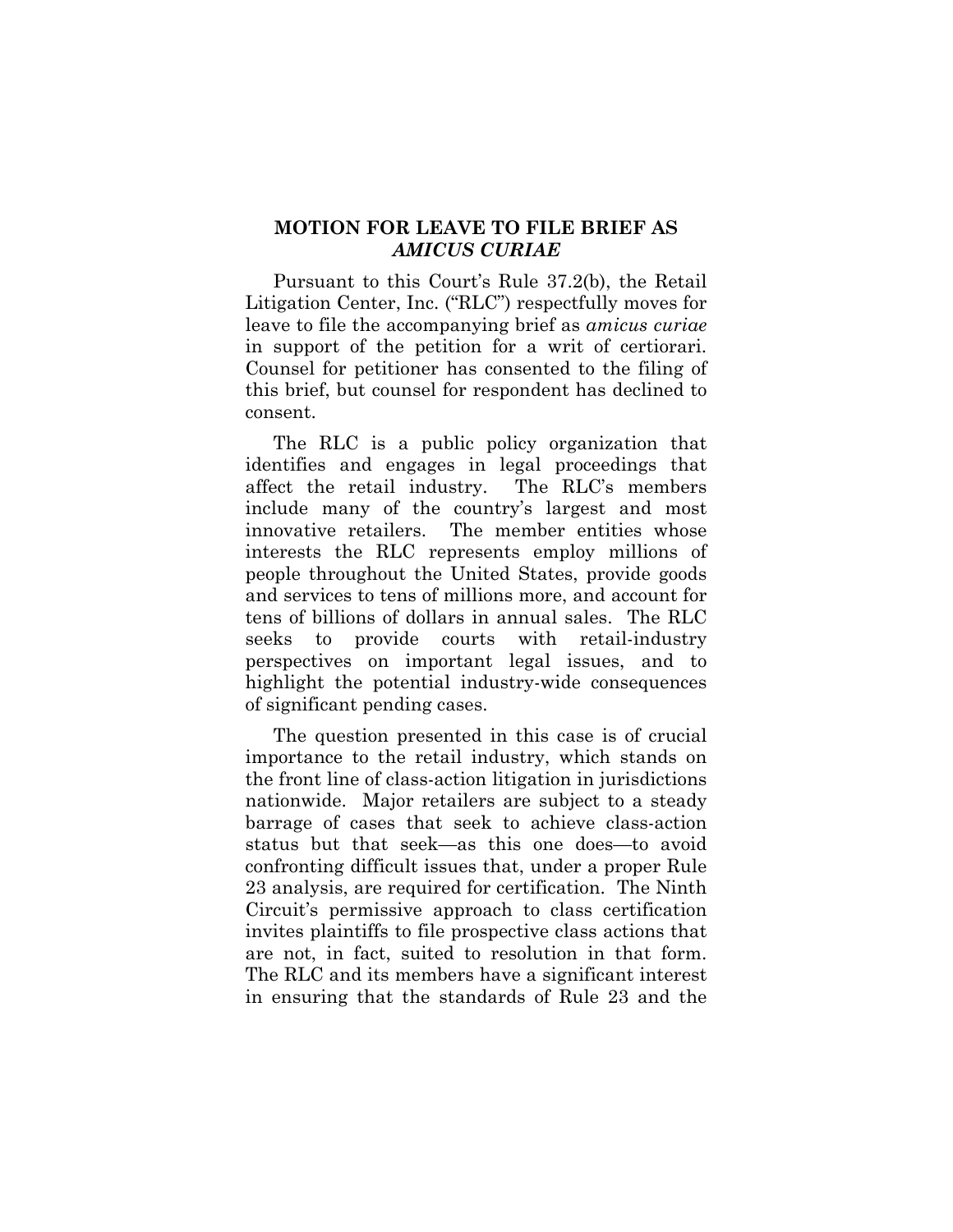fundamental due-process protections owed to classaction defendants are protected. *Amicus* should therefore be granted leave to file the attached brief.

Respectfully submitted.

| DEBORAH R. WHITE               | MARK T. STANCIL                    |
|--------------------------------|------------------------------------|
| Retail Litigation Center, Inc. | Counsel of Record                  |
| 1700 N. Moore Street           | SARAH W. CARROLL                   |
| Suite 2250                     | Robbins, Russell, Englert, Orseck, |
| Arlington, VA 22209            | Untereiner & Sauber LLP            |
| $(703) 600 - 2067$             | 1801 K Street, N.W.                |
| Deborah.White@RILA.org         | Suite 411L                         |
|                                | Washington, D.C. 20006             |
|                                | $(202)$ 775-4500                   |
|                                | mstancil@robbinsrussell.com        |

*Counsel for Amicus Curiae* 

FEBRUARY 2015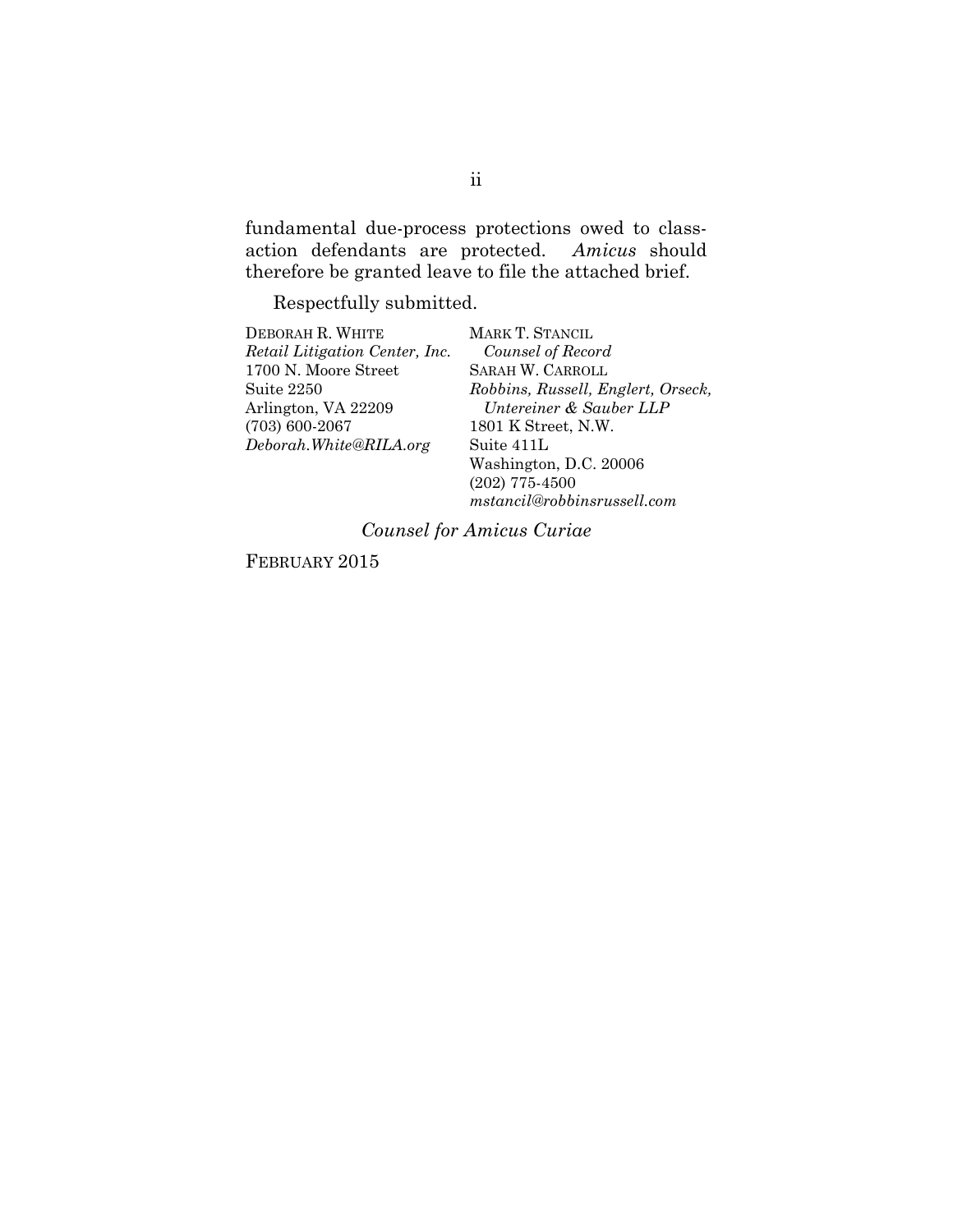# **TABLE OF CONTENTS**

| MOTION FOR LEAVE TO FILE BRIEF AS                                                                                                                                       |
|-------------------------------------------------------------------------------------------------------------------------------------------------------------------------|
|                                                                                                                                                                         |
| INTEREST OF AMICUS CURIAE  1                                                                                                                                            |
|                                                                                                                                                                         |
|                                                                                                                                                                         |
| L.<br>The Decision Below Improperly<br>Invites Courts To Certify Classes<br>While Letting Plaintiffs Defer<br>Fundamental Issues To Later Stages                        |
| Allowing Plaintiffs To Defer Difficult<br>П.<br>Issues Exacerbates The Coercion Of<br>Unwarranted Settlements  12<br>Certification Coerces Settlement12<br>$\mathbf{A}$ |
| The Uncertainty Invited By The<br><b>B.</b><br>Ninth Circuit's Approach<br>Magnifies The Pressure To<br>Settle Even Unmeritorious Class                                 |
|                                                                                                                                                                         |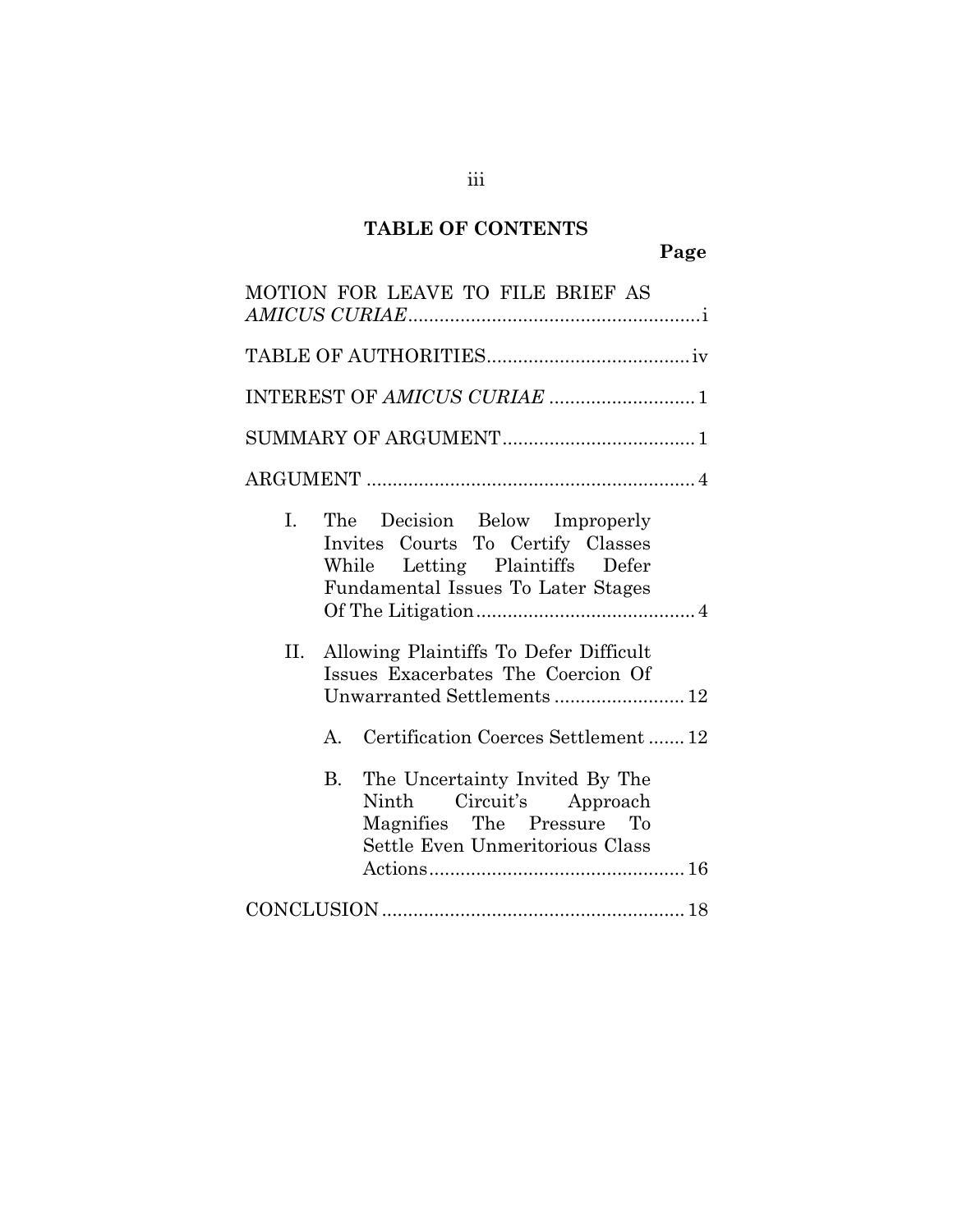# **TABLE OF AUTHORITIES**

**Page(s)** 

### **Cases**

| Adoma v. Univ. of Phoenix, Inc.,                                                              |
|-----------------------------------------------------------------------------------------------|
| Amchem Prods., Inc. v. Windsor,                                                               |
| Amgen Inc. v. Conn. Ret. Plans & Trust                                                        |
| AT&T Mobility LLC v. Concepcion,                                                              |
| Butler v. Sears, Roebuck & Co.,                                                               |
| Comcast Corp. v. Behrend,                                                                     |
| Gen. Tel. Co. of Sw. v. Falcon,                                                               |
| Halliburton Co. v. Erica P. John Fund, Inc.,                                                  |
| Hohider v. United Parcel Serv., Inc.,                                                         |
| In re Hydrogen Peroxide Antitrust Litig.,                                                     |
| In re Rail Freight Fuel Surcharge Antitrust<br>Litig., 725 F.3d 244 (D.C. Cir. 2013)8, 10, 11 |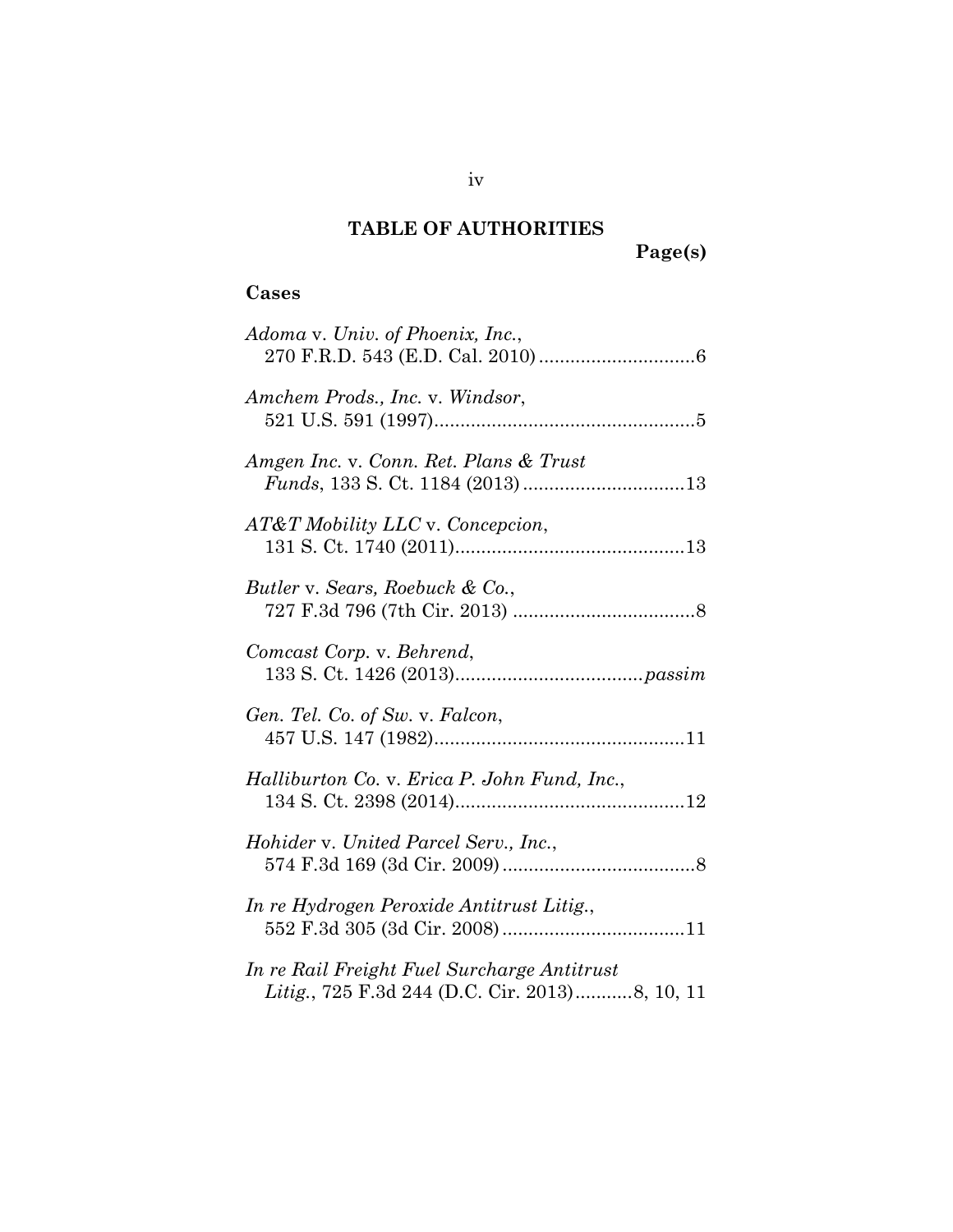## **TABLE OF AUTHORITIES—Cont'd Page(s)**

| In re Rhone-Poulenc Rorer, Inc.,<br>51 F.3d 1293 (7th Cir. 1995)  12, 14 |
|--------------------------------------------------------------------------|
| Lindsey v. Normet,                                                       |
| Philip Morris USA v. Williams,                                           |
| Sullivan v. DB Invs., Inc.,                                              |
| Thorogood v. Sears, Roebuck & Co.,                                       |
| Thorogood v. Sears, Roebuck & Co.,                                       |
| Wal-Mart Stores, Inc. v. Dukes,                                          |
| <b>Statutes &amp; Rules</b>                                              |
|                                                                          |
|                                                                          |
| Fed. R. Civ. P. $23(b)(3)$<br>Advisory Committee's Notes to 1966         |

| Fed. R. Civ. P. 23(f) Advisory Committee's |
|--------------------------------------------|
|                                            |

v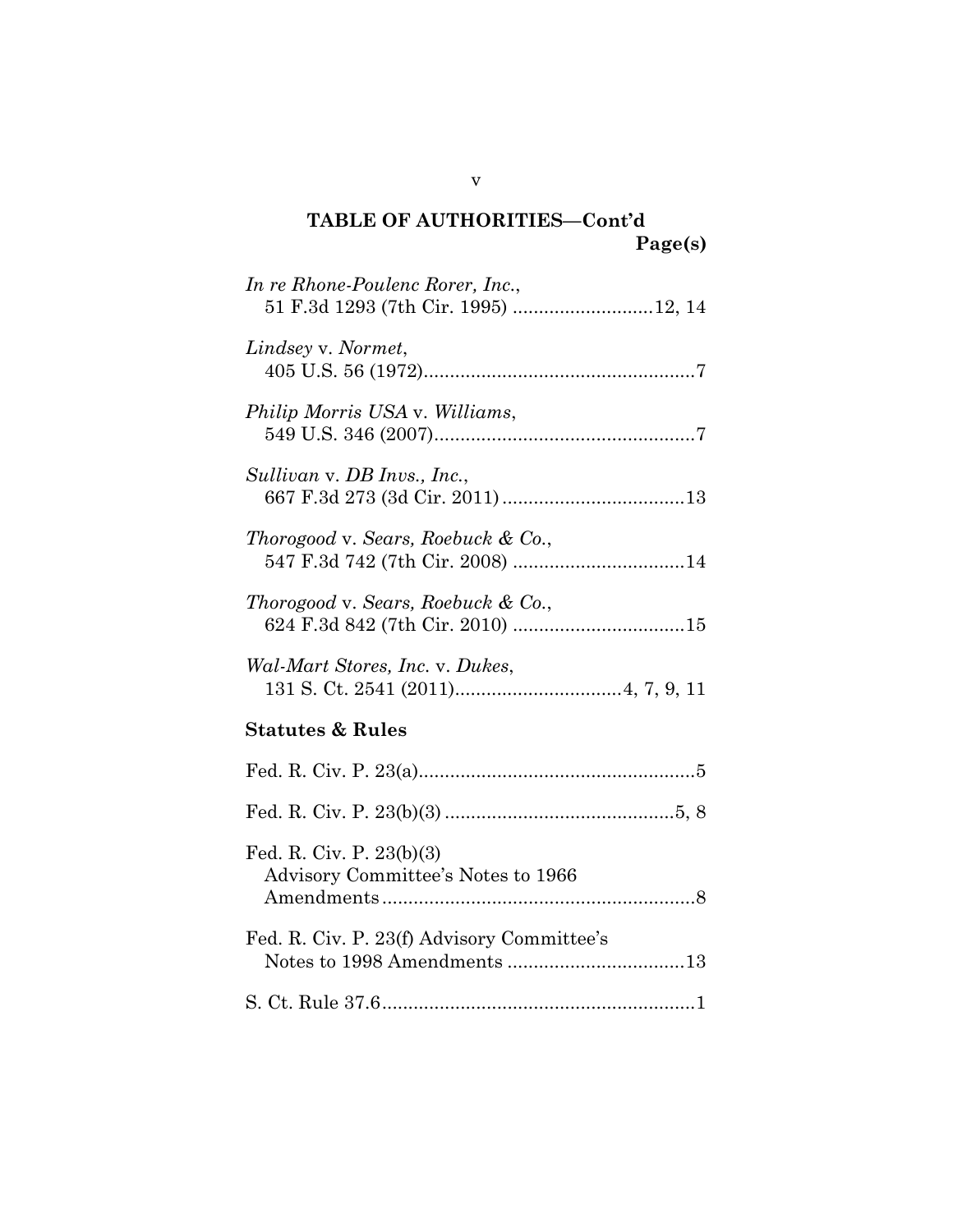### **TABLE OF AUTHORITIES—Cont'd Page(s)**

## **Other Authorities**

| Janet Cooper Alexander, Do the Merits<br>Matter? A Study of Settlements in Securities<br>Class Actions, 43 STAN. L. REV. 497 (1991)14 |
|---------------------------------------------------------------------------------------------------------------------------------------|
| Lucian Arye Bebchuk, Litigation and<br>Settlement Under Imperfect Information,                                                        |
| Robert G. Bone & David S. Evans, Class<br>Certification and the Substantive Merits,                                                   |
| Henry J. Friendly, FEDERAL JURISDICTION:                                                                                              |
| Chris Guthrie, Framing Frivolous Litigation:<br>A Psychological Theory,                                                               |
| Gary M. Kramer, No Class: Post-1991<br>Barriers to Rule 23 Certification of Across-<br>the-Board Employment Discrimination            |
| Richard A. Nagareda, Aggregation and Its<br>Discontents: Class Settlement Pressure,<br>Class-wide Arbitration, and CAFA,              |
| Richard A. Nagareda, Class Certification in<br>the Age of Aggregate Proof,                                                            |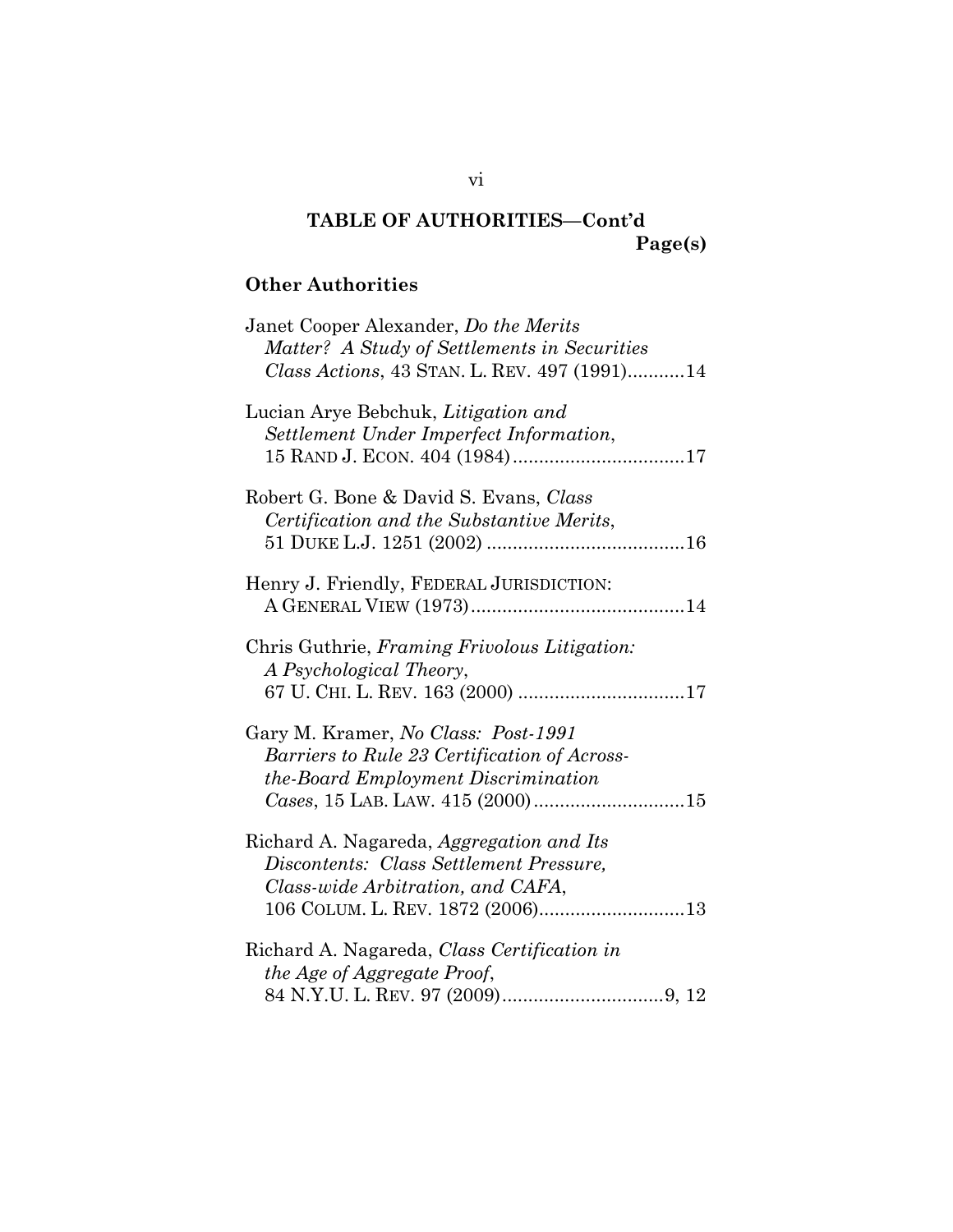## **TABLE OF AUTHORITIES—Cont'd Page(s)**

| George L. Priest, <i>Procedural Versus</i><br><b>Substantive Controls of Mass Tort Class</b> |
|----------------------------------------------------------------------------------------------|
| Actions, 26 J. LEGAL STUD. 521 (1997)13                                                      |
| S. REP. NO. 109-14 (2005),                                                                   |
|                                                                                              |
| Michael E. Solimine & Christine Oliver Hines,                                                |
| <i>Deciding to Decide: Class Action</i>                                                      |
| Certification and Interlocutory Review by the                                                |
| United States Courts of Appeals Under Rule                                                   |
| 23(f), 41 WM. & MARY L. REV. 1531 (2000) 13                                                  |

vii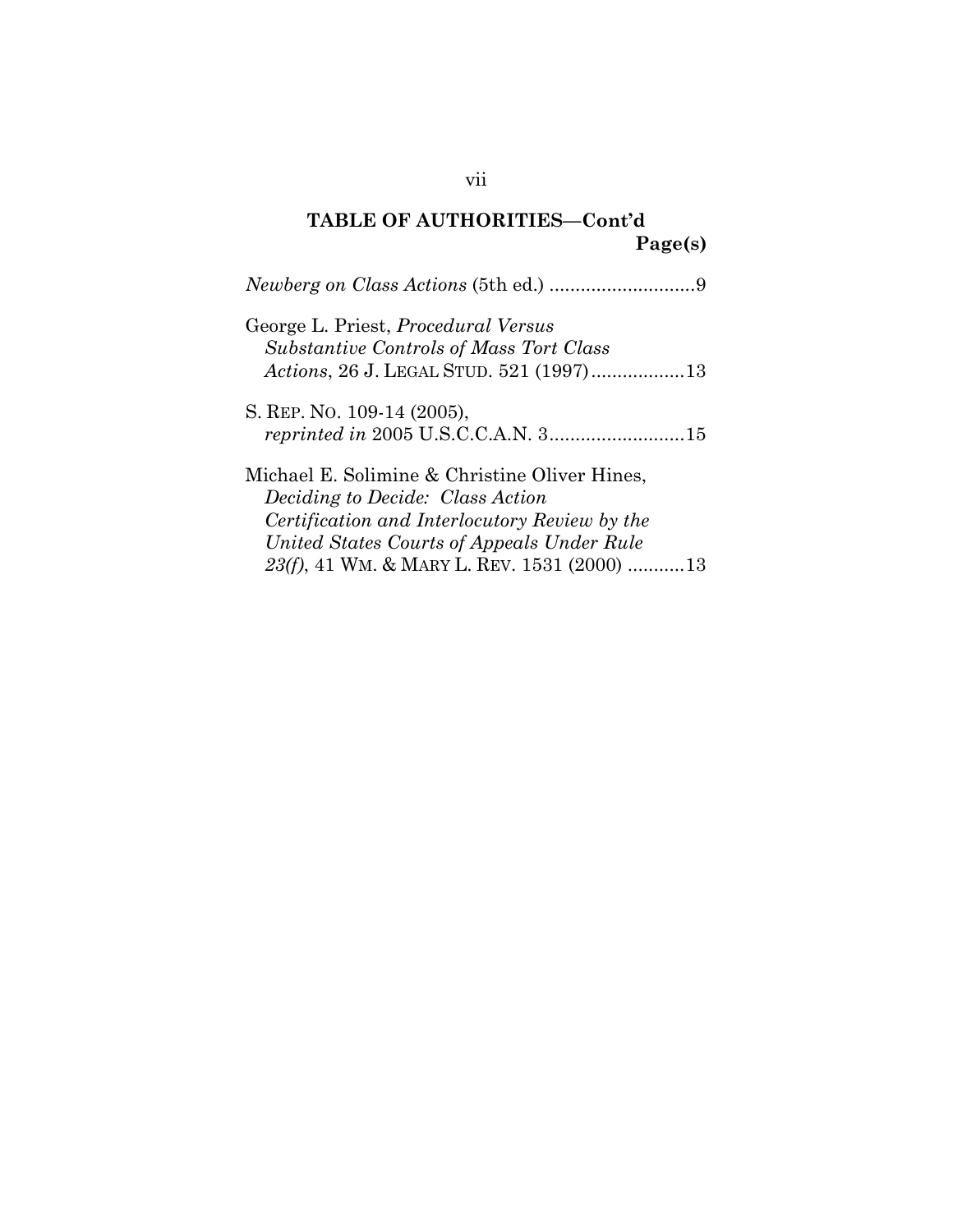#### **BRIEF OF THE RETAIL LITIGATION CENTER, INC., AS** *AMICUS CURIAE* **IN SUPPORT OF CERTIORARI**

#### **INTEREST OF** *AMICUS CURIAE***<sup>1</sup>**

The interest of the *amicus curiae* is described in the accompanying motion for leave to file this brief.

#### **SUMMARY OF ARGUMENT**

"Certify first, ask questions later." That's the lesson the decision below offers would-be class plaintiffs. Indeed, the Ninth Circuit's holding provides a road map for packaging certification requests in such a way to defer the resolution of virtually every issue of consequence until after the certification threshold has been crossed. That is welcome news to plaintiffs (and their lawyers), for the simple reason that class actions almost always settle before they are subject to adversarial testing in the courtroom or in subsequent "damages" phases. Modern class actions are large, expensive, and unpredictable—so much so that, once a class has been certified, rational corporate decisionmakers can seldom afford to do anything but resolve the case before judgment. As a practical matter, then, the various legal and factual cans kicked down the road in the name of certification are seldom addressed in

l

<sup>1</sup> As required by this Court's Rule 37.2(a), the parties received timely notice of *amicus*'s intent to file this brief. No counsel for a party has authored this brief in whole or in part, and no counsel or party made a monetary contribution intended to fund the preparation or submission of this brief. No person or entity, other than *amicus curiae*, its members, or its counsel, has made a monetary contribution to this brief's preparation or submission. See S. Ct. Rule 37.6.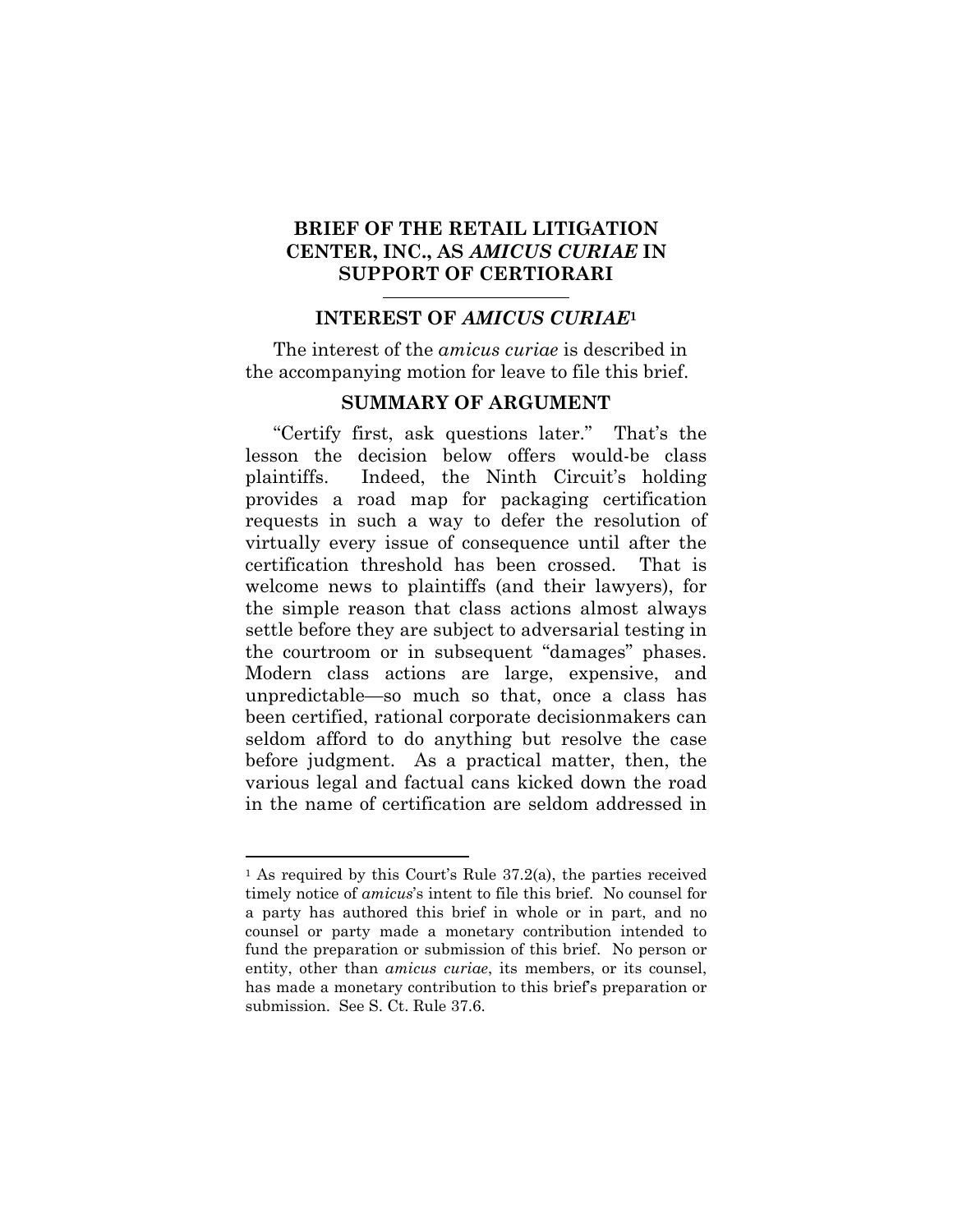the end. Class certification, simply put, is the ballgame.

This case warrants review. Rather than evaluating whether the legal and factual issues on which the case turns were suited for resolution on a classwide basis, the lower courts accepted respondent's promises to deal with thorny issues down the line. In particular:

1. The courts below held that Rule 23's commonality and predominance requirements were satisfied because respondent identified purportedly common questions that bore a "close connection" to the elements of the plaintiffs' claims. In so holding, those courts brushed aside the extensive individualized proceedings that would be required to determine whether Allstate was, in fact, liable to any individual class member. Instead, those issues were deferred to the "damages phase" of the litigation. A putative class cannot, however, simply recast an individualized element of liability as a deferred "damages issue" in order to obtain certification.

2. The courts below also improperly accepted respondent's assurances regarding a statistical sampling method for proving liability and damages. When the district court certified the class, respondent's expert had not even developed a methodology; his expert report simply laid out ways in which one *could potentially* conduct the general category of analysis he envisioned. This conflicts with *Comcast Corp.* v. *Behrend*, 133 S. Ct. 1426 (2013), where the Court carefully evaluated—and ultimately rejected—the specific damages model a class had proposed. Accepting a vague promise that plaintiffs will someday, somehow, establish their claims through common proof falls far short of the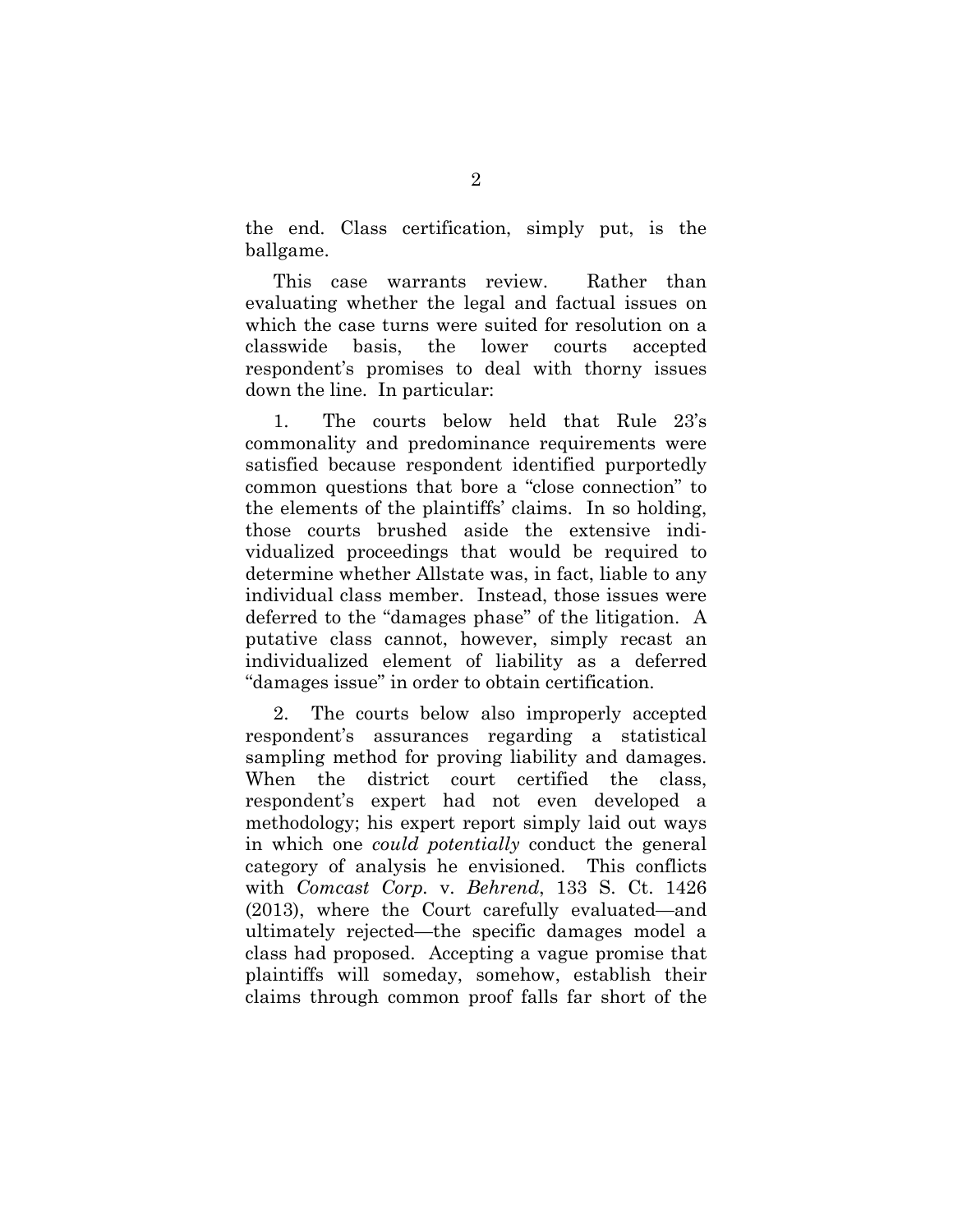"rigorous analysis" that is required for class certification.

Serious practical consequences would flow from accepting the lower courts' assurances that these and other issues could be satisfactorily addressed later in the litigation. In the real world, there seldom is a "later." It is widely recognized that most class actions settle shortly after certification. The risks of trying hundreds of claims in a single lawsuit, subject to one jury verdict, are often too great for rational defendants to bear. That is true even where the merits of the underlying case are weak, since a single error in determining liability can have huge consequences. For this reason, plaintiffs who succeed in certifying a class are almost always able to extract what Judge Friendly aptly called a "blackmail settlement."

The standards adopted below would only heighten the pressure to settle. By permitting plaintiffs to defer confrontation of thorny issues until after certification, the lower courts would leave defendants with little idea how their opponents intended to prove their claims. Such uncertainty would make it even more difficult for defendants to evaluate the strength of their cases and would permit plaintiffs to extract unwarranted and unfair settlements. For all of these reasons, this case is exceedingly important and warrants this Court's review.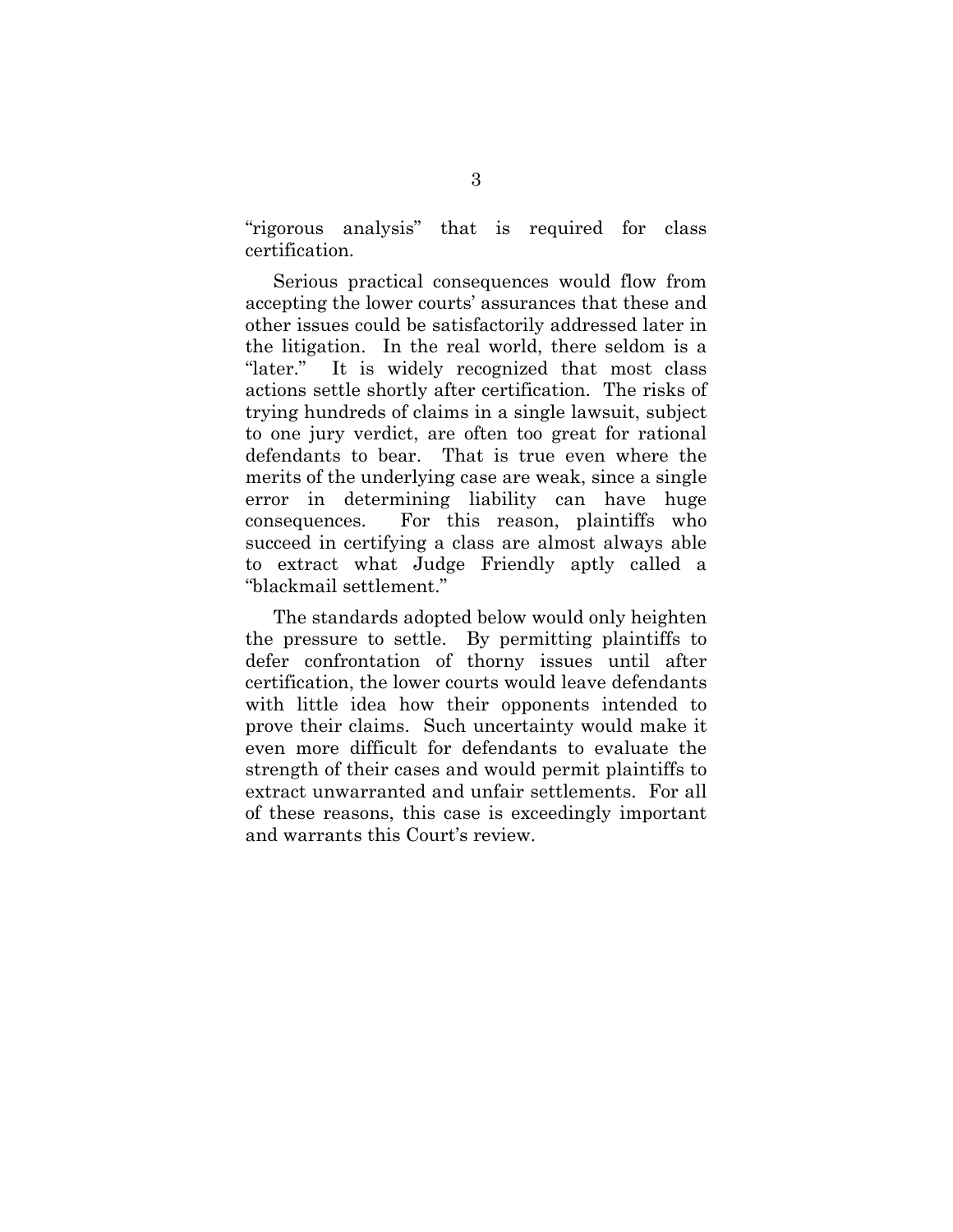#### **ARGUMENT**

#### **I. The Decision Below Improperly Invites Courts To Certify Classes While Letting Plaintiffs Defer Fundamental Issues To Later Stages Of The Litigation**

"Rule 23 does not set forth a mere pleading standard." *Wal-Mart Stores, Inc.* v. *Dukes*, 131 S. Ct. 2541, 2551 (2011). In *Wal-Mart* and *Comcast Corp.*  v. *Behrend*, 133 S. Ct. 1426 (2013), this Court reemphasized that a court may not certify a class without rigorously analyzing whether the requirements of Rule 23 are satisfied. See *Wal-Mart*, 131 S. Ct. at 2551 ("A party seeking class certification must affirmatively demonstrate his compliance with the Rule—that is, he must be prepared to prove that there are *in fact* sufficiently numerous parties, common questions of law or fact, etc."); *Comcast*, 133 S. Ct. at 1432 (observing that, in deciding whether to certify a class under Rule 23(b)(3), a court has a "duty to take a close look at whether common questions predominate over individual ones") (internal quotation marks omitted). That is true even if the Rule 23 analysis "entail[s] some overlap with the merits of the plaintiff's underlying claim." *Wal-Mart*, 131 S. Ct. at 2551.

While paying lip service to *Wal-Mart* and *Comcast*, the decision below invites plaintiffs to defer, delay, and dissemble difficult issues until sometime—any time—after they have obtained class certification. The panel's ruling necessarily implies that, to obtain certification, a putative class need only identify a few common questions—even if it leaves hanging acutely individualized issues that are essential to resolution of liability. Likewise, the decision below invites plaintiffs to engage an expert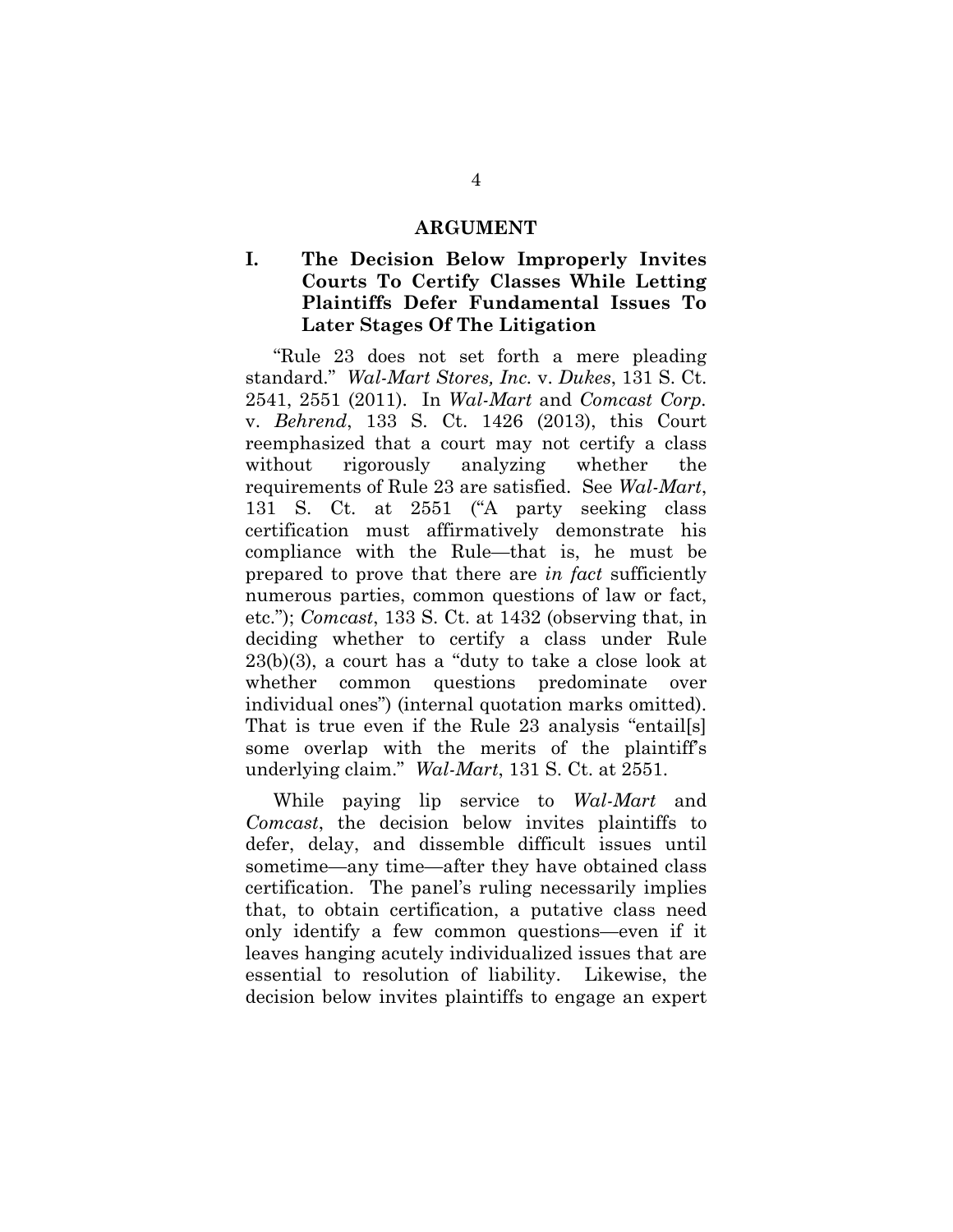to testify to the general "propriety" and "feasibility" of the hypothetical analysis he *might* conduct if the case were, someday, to progress to the merits. Rule 23, however, demands much more than certificationby-expectation.

If left undisturbed, the decision below would seriously harm companies that deal with class-action litigation. It invites plaintiffs to achieve certification by characterizing individualized liability issues as "damages" questions or offering only *possible* methods for proving classwide issues, leaving such (potentially dispositive) issues to be addressed only down the line. Plaintiffs then stand to extract massive settlements from defendants, all without ever having to show that their claims could actually be *resolved*—and not merely *initiated*—on a collective basis.

1. *Deferring Individualized Liability Issues to the Damages Stage.* To obtain certification under Federal Rule 23(b)(3), a putative class must demonstrate that there are "questions of law or fact common to the class" that "predominate over any questions affecting only individual members." Fed. R. Civ. P. 23(a), 23(b)(3); see also *Amchem Prods., Inc.* v. *Windsor*, 521 U.S. 591, 623 (1997) (explaining that the Rule 23(b)(3) predominance requirement "tests whether proposed classes are sufficiently cohesive to warrant adjudication by representation").2 The Ninth Circuit held that the

<sup>2</sup> The Ninth Circuit dismissed Rule 23(b)(3), stating in a footnote that Allstate had waived its predominance argument and that, even if it had not, the panel would affirm the district court's finding of predominance "for many of the same reasons that [it] affirm[ed] the result of its commonality analysis." Pet. App. 7a n.4. The court of appeals' casual disregard for this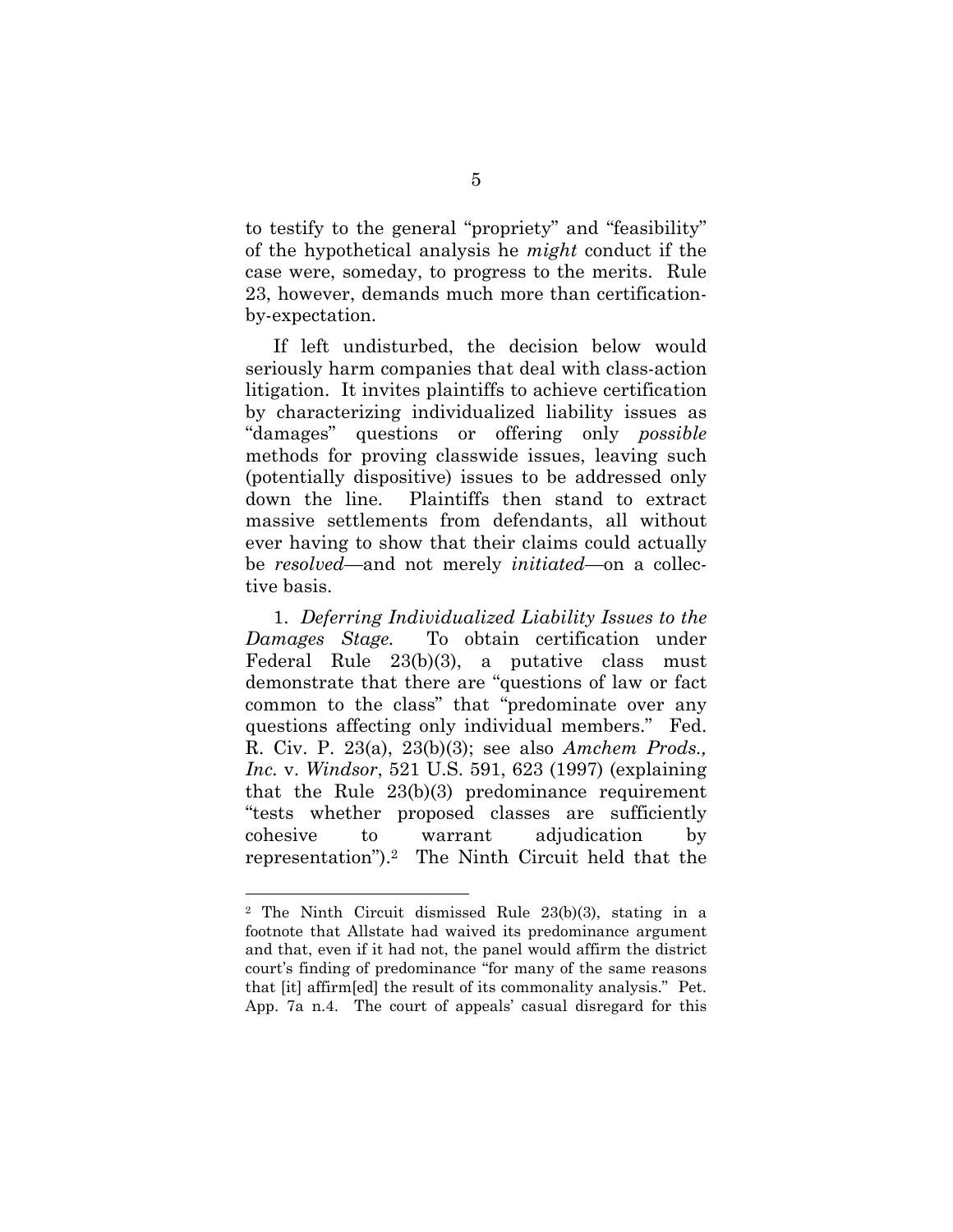Rule 23 requirements were satisfied in this case because there was a "close connection" between the elements of respondent's claim and three purportedly common questions: whether Allstate had unofficial policies that would tend to cause employees to work overtime without pay, whether Allstate generally knew or should have known that employees were working unpaid overtime, and whether Allstate "stood idly by" as all of this occurred. Pet. App. 10a-11a (internal quotation marks omitted).

But the three "common" questions the Ninth Circuit identified say nothing about a critical element of respondent's cause of action: whether the alleged policies in fact caused any individual plaintiff to perform work off the clock. See *Adoma* v. *Univ. of Phoenix, Inc.*, 270 F.R.D. 543, 548 (E.D. Cal. 2010) (explaining that a plaintiff may establish liability only if, *inter alia*, he is able to prove that "he performed work for which he did not receive compensation"). The court below held that resolution of the common questions would "drive the answer to the plaintiffs' claims on [each] of the[] three elements of their claim," Pet. App. 9a, but it ignored that

l

issue is surprising, given this Court's recent reaffirmation that Rule 23(b)(3) provides crucial procedural safeguards. See *Comcast*, 133 S. Ct. at 1432 ("Rule 23(b)(3), as an adventuresome innovation, is designed for situations in which class-action treatment is not as clearly called for. That explains Congress's addition of procedural safeguards for (b)(3) class members beyond those provided for  $(b)(1)$  or  $(b)(2)$  class members (*e.g.*, an opportunity to opt out), and the court's duty to take a close look at whether common questions predominate over individual ones.") (internal citations and quotation marks omitted). In any event, Allstate raised its predominance argument below, and the court of appeals addressed the merits of the issue in detail, either of which is sufficient to permit this Court's review. See Pet. 12-13 & n.1.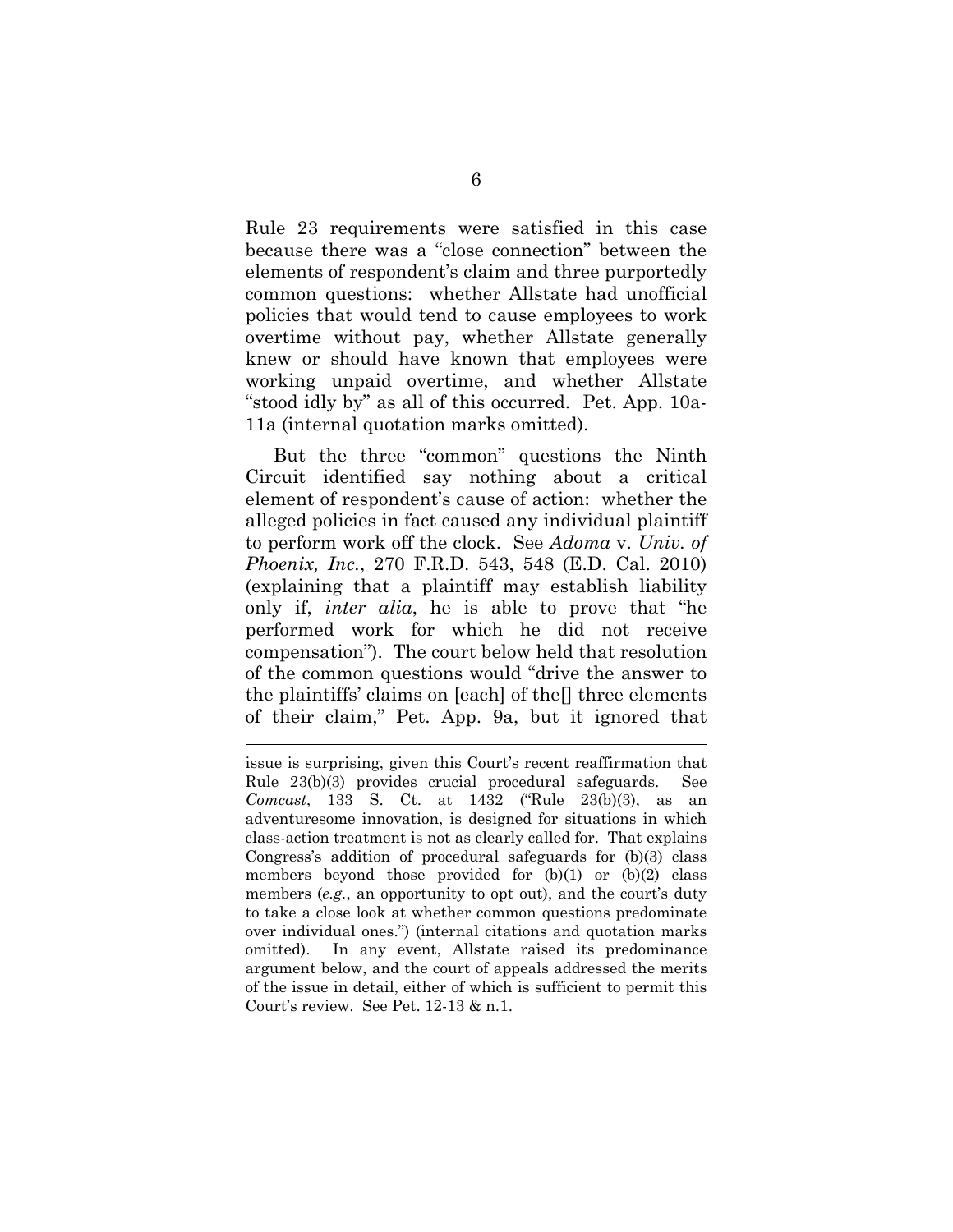answering its "common" questions would actually *beg*  the essential questions whether there was any unpaid work and whether it was actually caused by these purported unstated policies. In effect, the "common questions" were lauded as a good place to start, with little regard to whether answering them actually moved the case closer to a meaningful determination of liability.

As a result, even after completing the hypothesized classwide proceedings, the district court would still be forced to engage the intensely individualized question of whether Allstate's alleged policies in fact caused each of the many hundreds of individual class members to perform any work off the clock. The plaintiffs could not short-circuit that analysis, since the Due Process Clause entitles a class-action defendant to litigate its defenses against each individual claimant. See *Wal-Mart*, 131 S. Ct. at 2560-61; see also *Philip Morris USA* v. *Williams*, 549 U.S. 346, 353 (2007) (holding that the Due Process Clause "prohibits a State from punishing an individual without first providing that individual with 'an opportunity to present every available defense'") (quoting *Lindsey* v. *Normet*, 405 U.S. 56, 66 (1972)). It seems unavoidable, then, that even after common questions were "resolved" on a collective basis, each class member would have to present individualized evidence regarding his or her claim.

The Ninth Circuit brushed this problem aside, reasoning that Allstate could raise those individualized arguments "at the damages phase of the proceedings." Pet. App. 15a. But—even putting aside the extent to which *Comcast*'s predominance requirement applies at the damages stage, a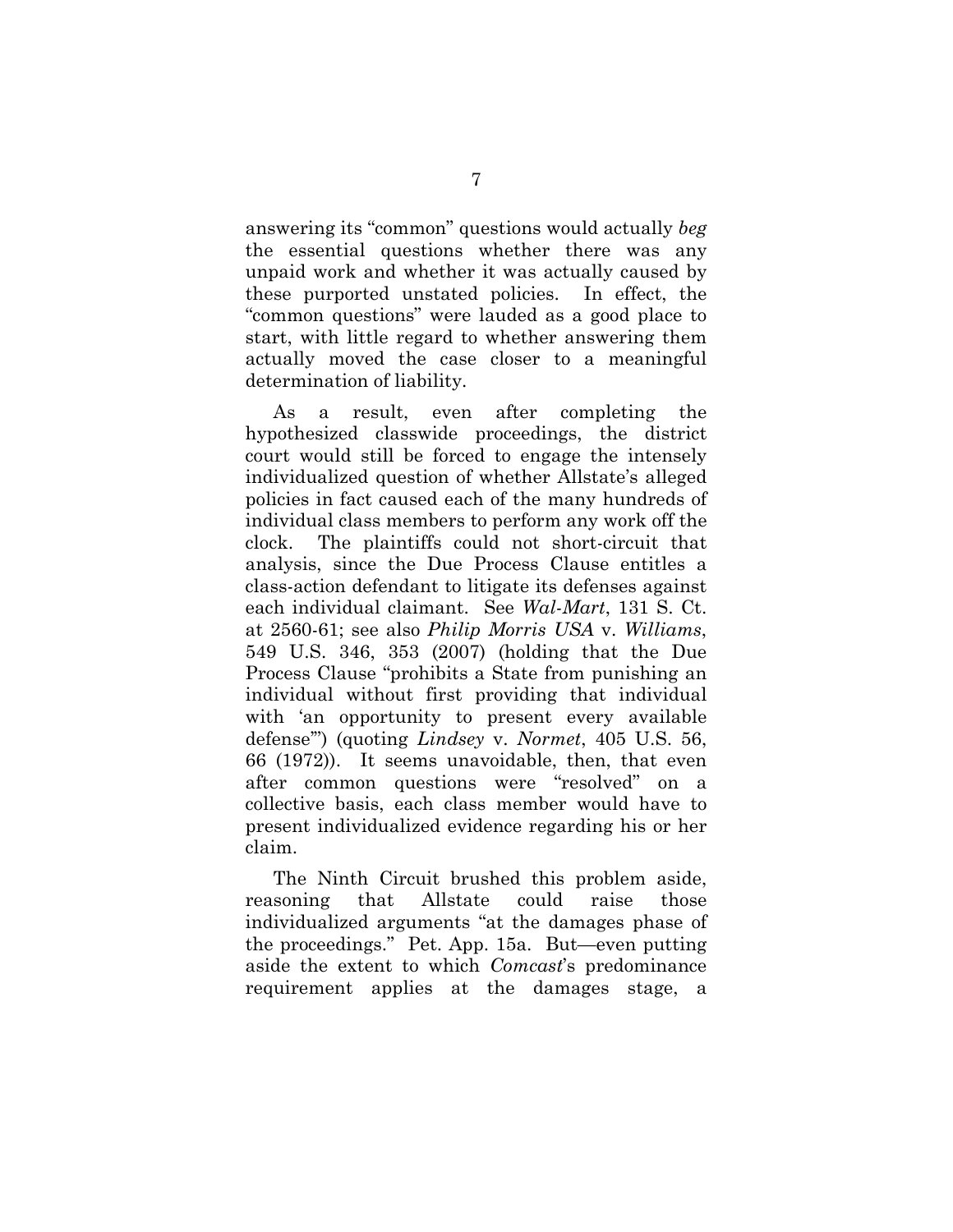question that itself warrants review, see Pet. 29-31 this is not a damages issue. Whether Allstate's alleged policy in fact caused each plaintiff to work overtime without pay is at the core of liability; it is an essential element of respondent's claim. It would be nonsensical to "decide" class liability and only afterward, at the damages stage, decide whether Allstate was in fact liable to each member of the class. Even assuming that the Ninth Circuit was correct that individualized damages issues do not always preclude certification, that does not mean that a court can take an essential question bearing on liability, relabel it a "damages issue," and then ignore it at the certification stage. See, *e.g.*, *Comcast*, 133 S. Ct. at 1437 (Ginsburg, J., dissenting) ("[A] class may obtain certification under Rule 23(b)(3) when *liability* questions common to the class predominate over *damages* questions unique to class members.") (emphases added); *In re Rail Freight Fuel Surcharge Antitrust Litig.*, 725 F.3d 244, 252 (D.C. Cir. 2013) (observing that, to satisfy the Rule 23(b)(3) predominance requirement, plaintiffs "must \* \* \* show that they can prove, through common evidence," the elements of liability); *Butler* v. *Sears, Roebuck & Co.*, 727 F.3d 796, 801 (7th Cir. 2013) ("If the issues of *liability* are genuinely common issues, \* \* \* the fact that damages are not identical across all class members should not preclude class certification.") (emphasis added); *Hohider* v. *United Parcel Serv., Inc.*, 574 F.3d 169, 185-86 (3d Cir. 2009) (holding that certification was unwarranted where resolution of liability would require "individualized" and "divergent" inquiries regarding each class member).3

l

<sup>3</sup> See also Fed. R. Civ. P. 23(b)(3) Advisory Committee's Notes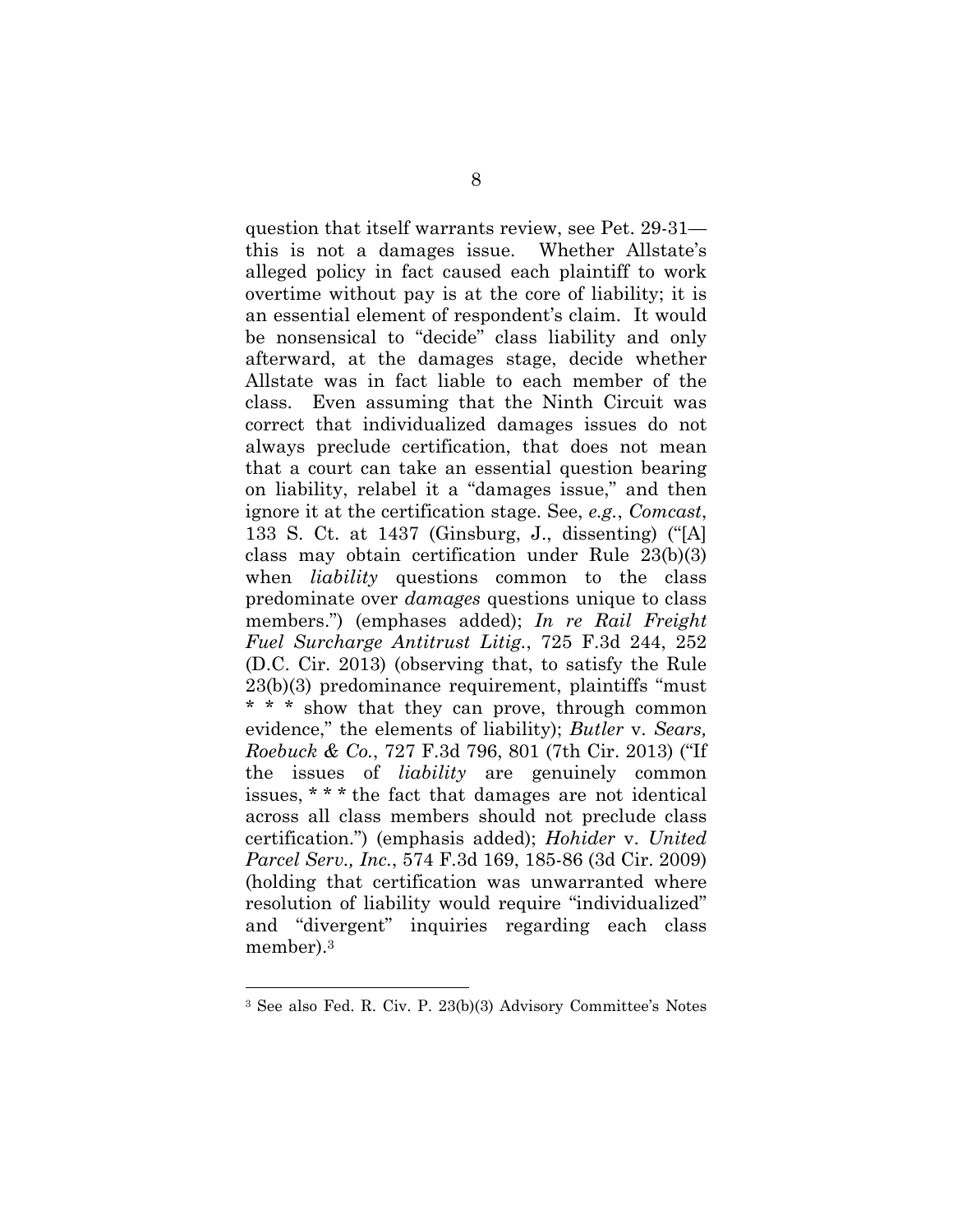The decision below invites plaintiffs to identify whatever common threads they can find among a putative class—even if those common threads are as simple as which corporation employs them or what type of remedy they are seeking, see *Wal-Mart*, 131 S. Ct. at 2551—and to defer everything else until sometime after certification. But even "[h]eaps of similarities," much less the mere facts that plaintiffs share a common employer and hold (somewhat) similar job duties, "do not overcome dissimilarities that would prevent common resolution." Richard A. Nagareda, *Class Certification in the Age of Aggregate Proof*, 84 N.Y.U. L. REV. 97, 132 (2009). To allow plaintiffs to punt the issues that individualize their claims, including core liability issues, violates Rule 23 and this Court's precedent. It also harms classaction defendants, like RLC's members, who face improperly certified class actions that effectively foreclose them from presenting their defenses until some undefined "damages" phase.

2. *Deferring the Identification of a Methodology.* The decision below also invites would-be class plaintiffs to defer their identification of the specific methodology by which they will actually try to prove their claims. Respondent advised the district court

l

to 1966 Amendments ("A 'mass accident' resulting in injuries to numerous persons is ordinarily not appropriate for a class action because of the likelihood that significant questions, not only of damages but of *liability and defenses to liability*, would be present. \* \* \* In these circumstances an action conducted nominally as a class action would degenerate in practice into multiple lawsuits separately tried.") (emphases added); *Newberg on Class Actions* § 4:54 (5th ed.) (noting that, "in the qualitative terms that characterize the predominance inquiry, common liability issues are typically far more important and contested" than individualized damages issues).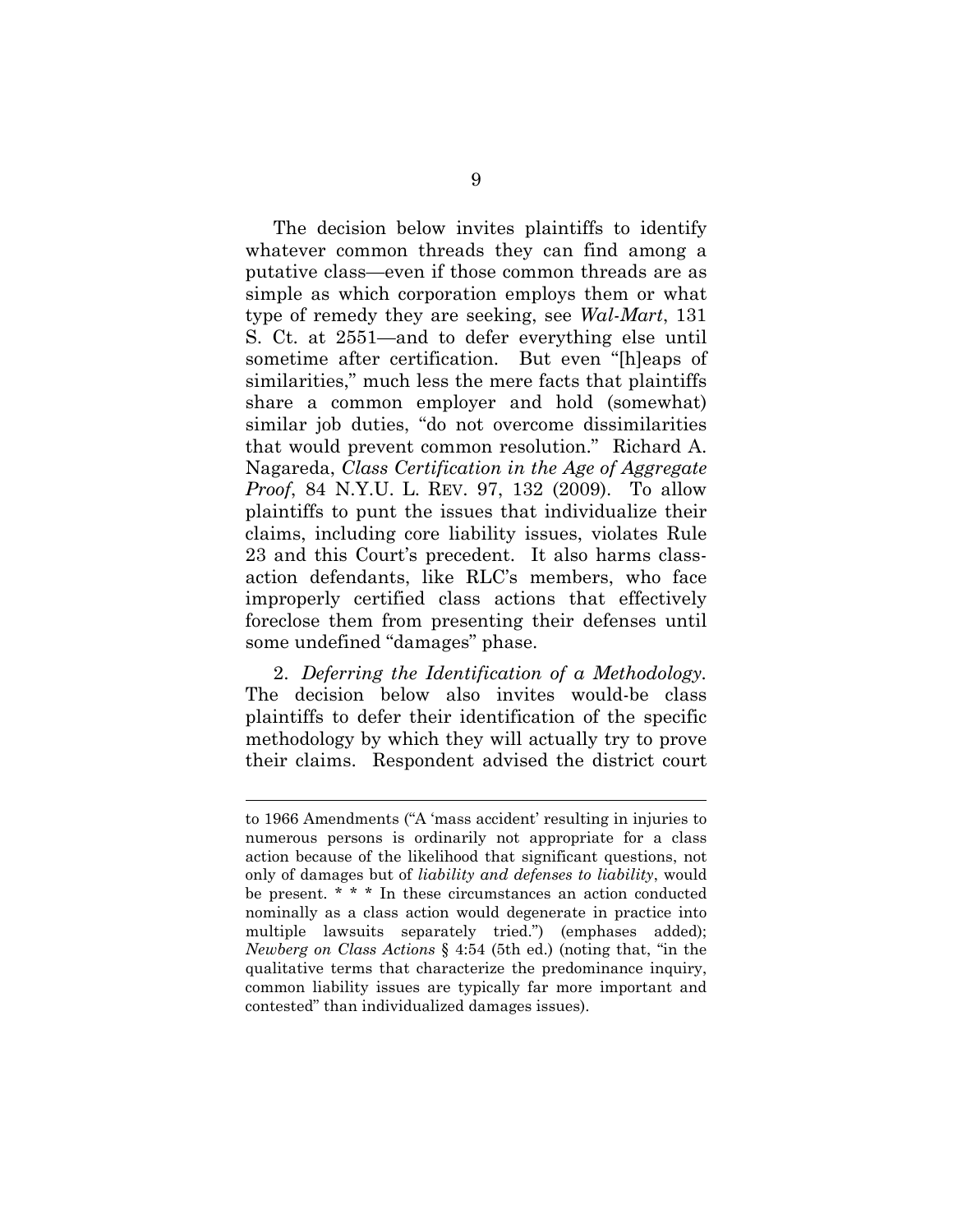that the class might rely on statistical sampling and representative testimony to help prove liability and damages. See Pet. App. 15a. In accepting this assurance, the Ninth Circuit panel claimed that the district court had "carefully analyzed the specific statistical methods" respondent proposed to employ. *Ibid.* 

But respondent's proposed expert had not, in fact, even taken steps to begin collecting data at the time of certification, much less settled on "specific statistical methods." As the district court acknowledged, the expert report merely discussed the general "propriety of survey research methods," "the feasibility of making class-wide determinations of liability and damages" through those means, and "the specific nature of the questions that *could* be posed to a representative sample of the class members." *Id.* at 46a (emphasis added). The expert report sets forth various options for conducting a survey (in person, by telephone, by mail, etc.); it says nothing about the actual survey design or about the specific statistical model the expert will use to analyze the survey results. In short, the courts below had no specific methodology before them to "analyze[]." They simply accepted respondent's assertion that his expert could envision conducting an analysis of one kind or another, on some future day.

But the law does not permit would-be class plaintiffs to defer identifying the specific methods by which they will prove their claims. In *Comcast*, this Court held that, although "[c]alculations need not be exact," courts must conduct a "rigorous analysis" of plaintiffs' models at the class-certification stage. *Comcast*, 133 S. Ct. at 1433; see also, *e.g.*, *In re Rail*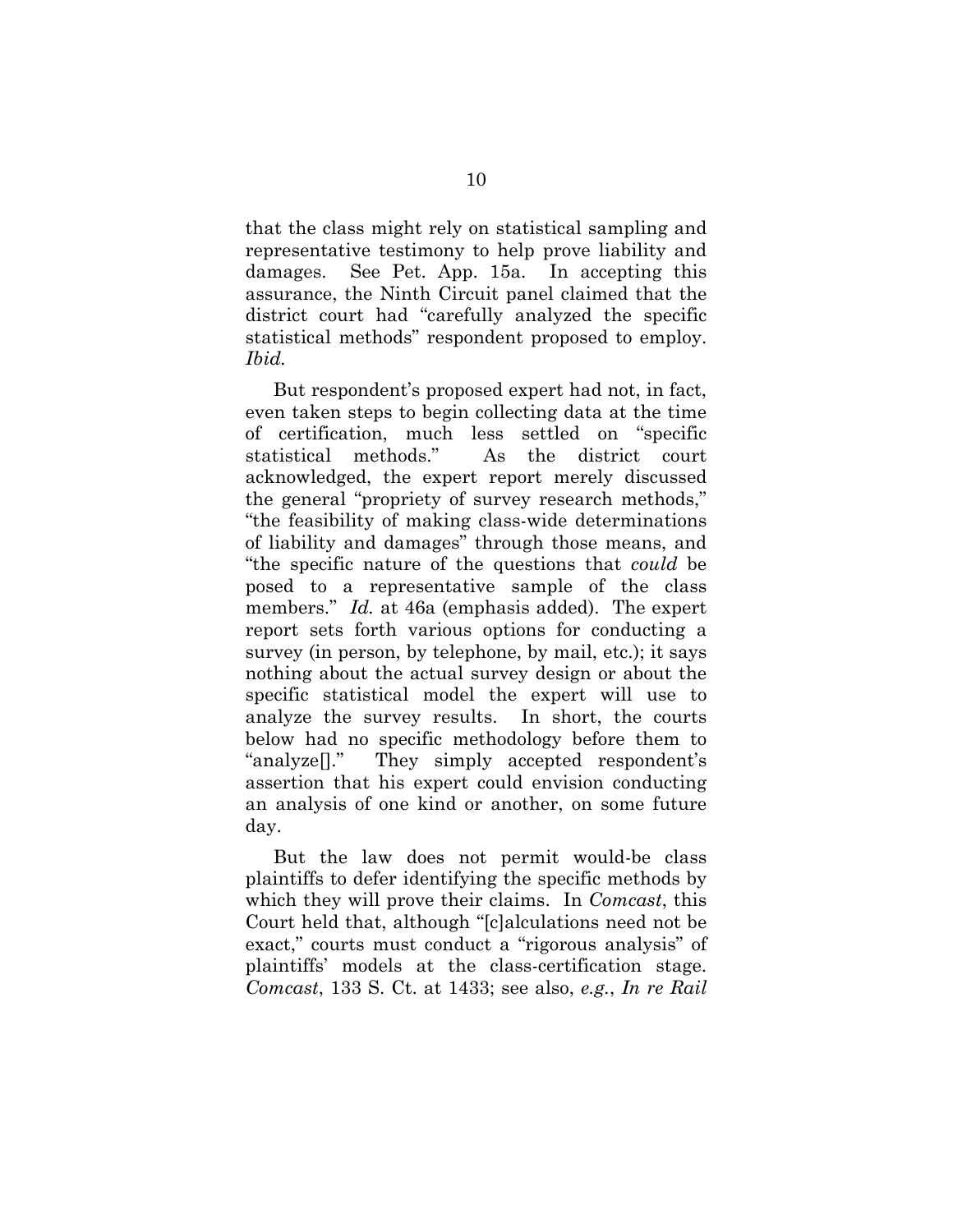*Freight Fuel*, 725 F.3d at 253; *In re Hydrogen Peroxide Antitrust Litig.*, 552 F.3d 305, 318 (3d Cir. 2008) ("A party's assurance to the court that it intends or plans to meet the [Rule 23] requirements is insufficient.").

Indeed, *Comcast* held certification to be improper where the putative class's proposed regression analysis for measuring damages did not match the class's theories of liability. 133 S. Ct. at 1434; see also *Wal-Mart*, 131 S. Ct. at 2553-54 (scrutinizing plaintiffs' expert testimony and rejecting it because it did not adequately support plaintiffs' case). If class certification did not require plaintiffs to offer any details *whatsoever* regarding their methodology, *Comcast* would establish a toothless standard—the putative class in *Comcast* would have been able to avoid the Court's rigorous analysis of its damages model simply by assuring the district court that "our expert will be able to design a regression model later that will fit our theories of liability perfectly."

Respondent has not offered a methodology that will allow the class to establish liability through common proof; at present, in fact, there is no methodology at all. This is inadequate: "[A]ctual, not presumed, conformance" with Rule 23 is "indispensable" to class certification. *Gen. Tel. Co. of Sw.* v. *Falcon*, 457 U.S. 147, 160 (1982). As the D.C. Circuit put it, if a model is necessary to prove an element of the plaintiffs' claim, "No damages model, no predominance, no class certification." *In re Rail Freight Fuel*, 725 F.3d at 253. Here, too, then, the courts below improperly permitted plaintiffs to put off until tomorrow what they were not prepared to do today, saddling class-action defendants with the risk of massive liability in cases where plaintiffs may not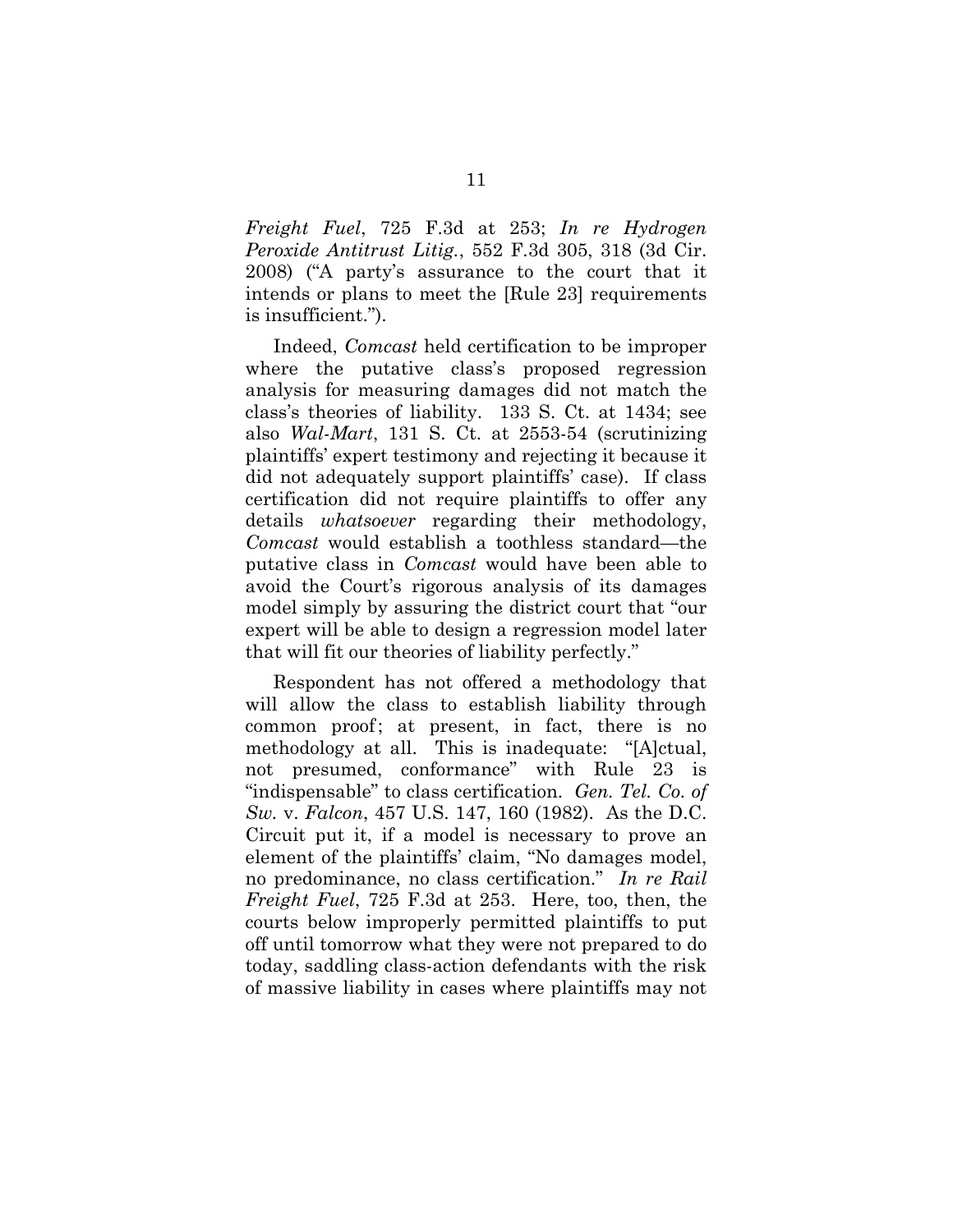even be able to prove their claims on a collective basis.

#### **II. Allowing Plaintiffs To Defer Difficult Issues Exacerbates The Coercion Of Unwarranted Settlements**

The courts below accepted respondent's assurance that he would address various fundamental issues sometime later, after certification. But that promise rests on a false premise. The vast majority of class actions settle long before trial. As a result, the Ninth Circuit's ruling would invite plaintiffs to extract massive sums from defendants in cases that have no business proceeding as class actions.

#### **A. Certification Coerces Settlement**

Despite the Ninth Circuit's assurances that Allstate could raise its defenses and test respondent's methods later in the proceedings, most class actions never see a courtroom. "With vanishingly rare exception, class certification sets the litigation on a path toward resolution by way of settlement, not full-fledged testing of the plaintiffs' case by trial." Nagareda, *supra*, at 99. This is because certified class actions are simply too risky to try. When thousands of claims are combined into a single lawsuit—and become subject to a single jury verdict—otherwise ordinary lawsuits transform into bet-the-company litigation. See *In re Rhone-Poulenc Rorer, Inc.*, 51 F.3d 1293, 1298 (7th Cir. 1995).

This Court has recently acknowledged the classaction-settlement phenomenon. In *Halliburton Co.*  v. *Erica P. John Fund, Inc.*, 134 S. Ct. 2398, 2424 n.7 (2014), for example, the Court noted "the substantial *in terrorem* settlement pressures brought to bear by certification." Likewise the Court recently observed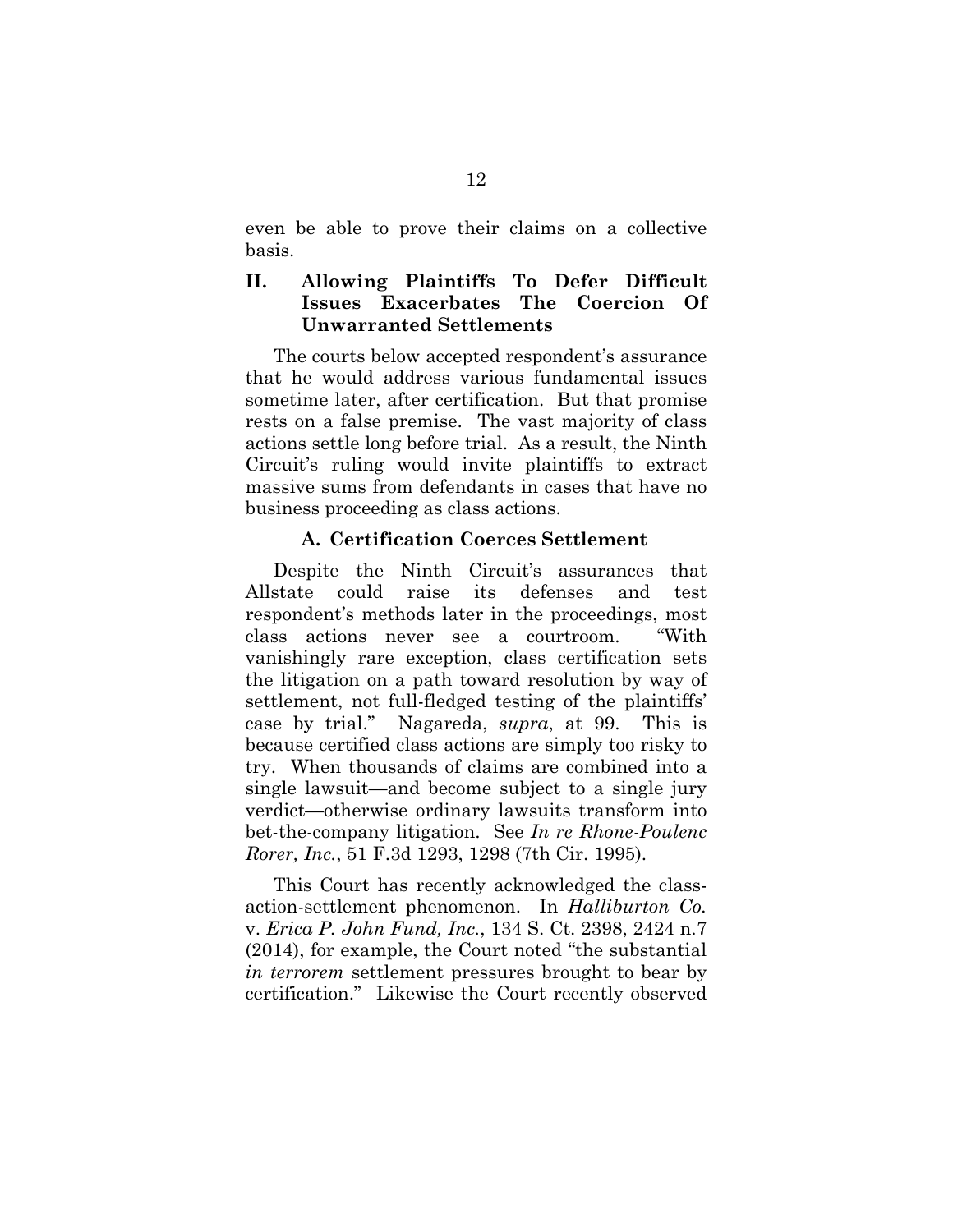that "[a]n order granting class certification \* \* \* can exert substantial pressure on a defendant 'to settle rather than incur the costs of defending a class action and run the risk of potentially ruinous liability.'" *Amgen Inc.* v. *Conn. Ret. Plans & Trust Funds*, 133 S. Ct. 1184, 1199-1200 (2013) (quoting Fed. R. Civ. P. 23(f) Advisory Committee's Notes to 1998 Amendments). This is not a new phenomenon. See, *e.g.*, Richard A. Nagareda, *Aggregation and Its Discontents: Class Settlement Pressure, Class-wide Arbitration, and CAFA*, 106 COLUM. L. REV. 1872, 1875 (2006) ("Whatever their partisan stakes in a given litigation, all sides recognize that the overwhelming majority of actions certified to proceed on a class-wide basis (and not otherwise resolved by dispositive motion) result in settlements."); George L. Priest, *Procedural Versus Substantive Controls of Mass Tort Class Actions*, 26 J. LEGAL STUD. 521, 545 (1997) ("[C]lass certification confers extraordinary power, in many instances irrespective of any substantive merit to the underlying claim.").

The "hydraulic pressure" to settle class actions is present even where the merits of plaintiffs' claims are weak. *Sullivan* v. *DB Invs., Inc.*, 667 F.3d 273, 335 n.4 (3d Cir. 2011). "Faced with even a small chance of a devastating loss, defendants will be pressured into settling questionable claims." *AT&T Mobility LLC* v. *Concepcion*, 131 S. Ct. 1740, 1752 (2011). Simply put, a remote chance of a severely unfavorable outcome is untenable; "defendants would rather settle large class actions than face the risk, even if it be small, of crushing liability from an adverse judgment on the merits." Michael E. Solimine & Christine Oliver Hines, *Deciding to Decide: Class Action Certification and Interlocutory Review by the United States Courts of Appeals Under*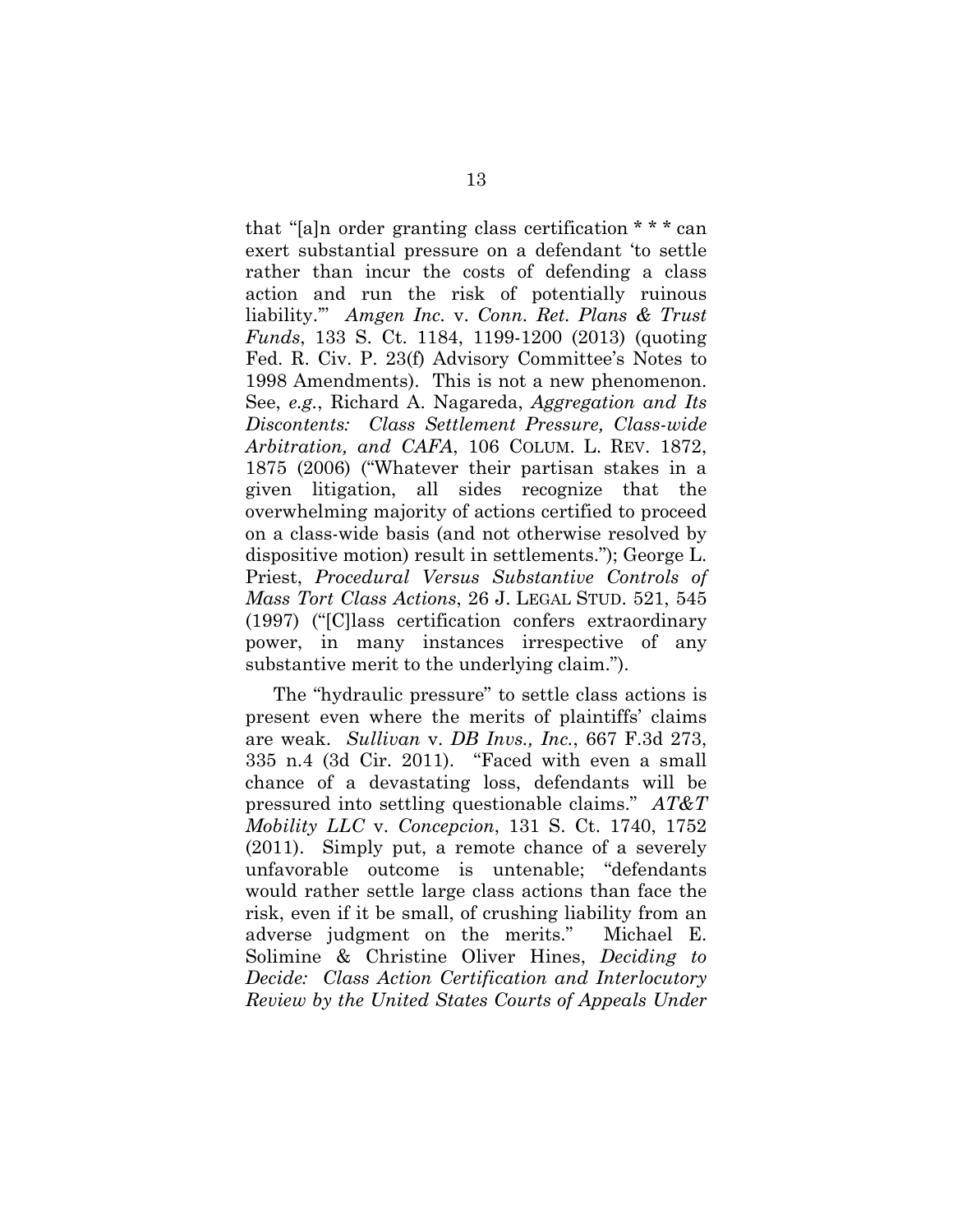*Rule 23(f)*, 41 WM. & MARY L. REV. 1531, 1546-47 n.74 (2000); see also Janet Cooper Alexander, *Do the Merits Matter? A Study of Settlements in Securities Class Actions*, 43 STAN. L. REV. 497, 532 (1991) (finding, in an empirical study, that securities class actions tended to settle for similar amounts regardless of the strength of the plaintiffs' claims; this occurred because, among other things, "[t]he stakes in many securities class actions are high enough to threaten the continued existence of the company"). Judge Friendly aptly labeled "settlements induced by a small probability of an immense judgment in a class action 'blackmail settlements.'" *Rhone-Poulenc*, 51 F.3d at 1298 (quoting Henry J. Friendly, FEDERAL JURISDICTION: A GENERAL VIEW 120 (1973)).

The possibility of error if the case proceeds to trial exacerbates that pressure. Suppose, for example, that a defendant faces lawsuits by several thousand plaintiffs claiming a combined \$100 million in damages, but the defendant believes those claims are worth no more than \$10 million. Were the lawsuits tried individually, errors in determining liability would tend to cancel each other out; the defendant would win some and lose some and eventually something approaching the expected aggregate liability would result. See *Thorogood* v. *Sears, Roebuck & Co.*, 547 F.3d 742, 745 (7th Cir. 2008). When liability to the class turns on a single jury verdict, however, the defendant has just one "roll of the dice" to decide the fate of the claims: "a single throw will determine the outcome of a large number of separate claims." *Ibid.* That remains true even where, as here, a defendant is assured that it can raise individualized defenses at some later "damages" stage. Before that stage comes, the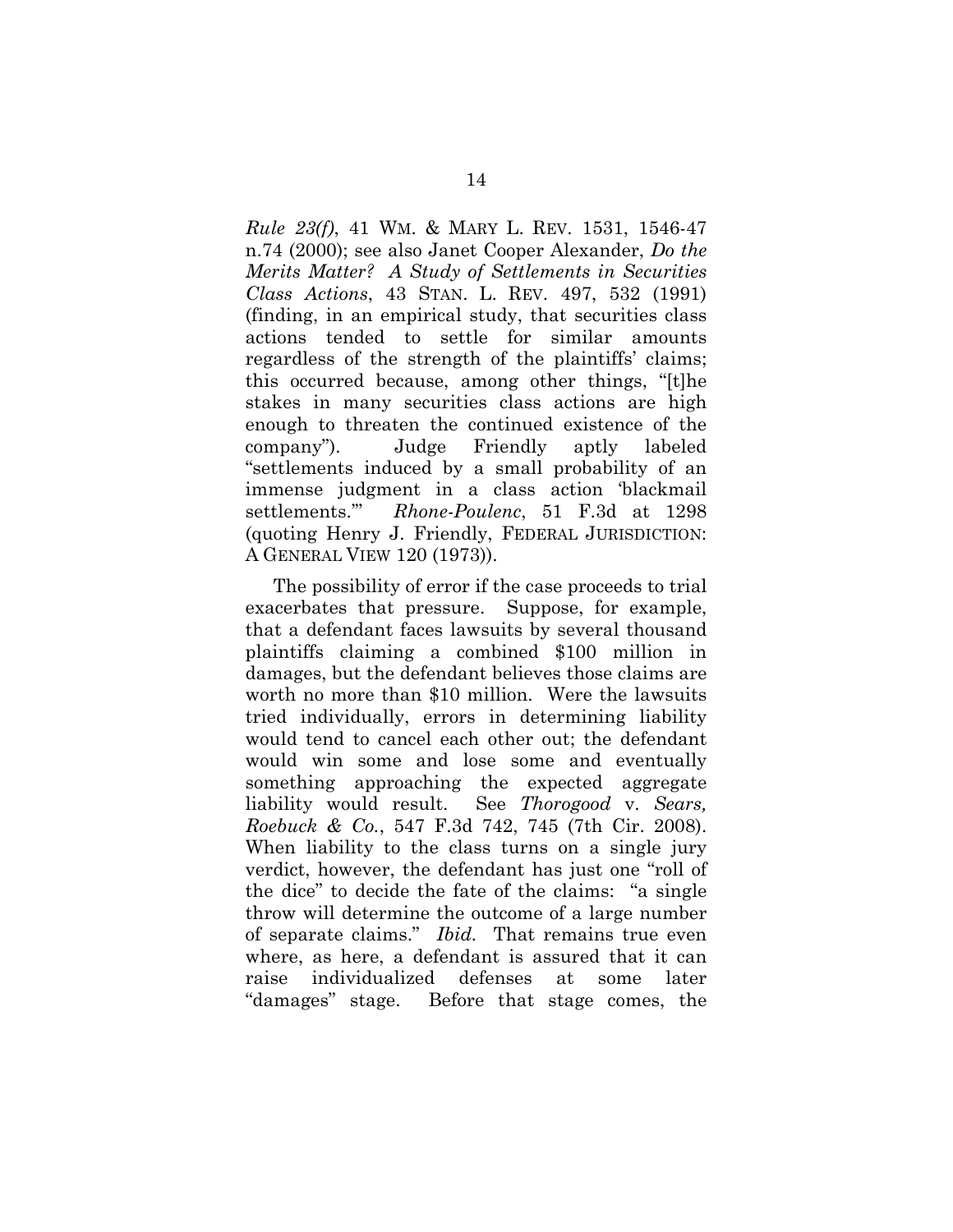defendant might be adjudged liable to all members of the class, based on the testimony of a few representative plaintiffs and a single jury verdict, and without having had a chance to present its individualized defenses. The promise of an as-yetundefined "damages" proceeding, through which the defendant might someday be able to undo some of that liability, is cold comfort. In short, one error or misstep becomes so costly that the only rational strategy is often to settle.

The out-of-pocket costs of litigating class actions also exert pressure on defendants to settle. See, *e.g.*, Gary M. Kramer, *No Class: Post-1991 Barriers to Rule 23 Certification of Across-the-Board Employment Discrimination Cases*, 15 LAB. LAW. 415, 415-17 (2000) (discussing the high cost of litigating class actions). Pretrial discovery, for example, is especially costly in class actions, and tends to cost defendants far more than plaintiffs. See *Thorogood* v. *Sears, Roebuck & Co.*, 624 F.3d 842, 850 (7th Cir. 2010) ("[T]he pressure on [the defendant] to settle on terms advantageous to its opponent will mount up if class counsel's ambitious program of discovery is allowed to continue.").

All of these pressures explain why plaintiffs fight so hard to certify the biggest class possible. They also have a predictable effect on the quality of class actions: "[T]he ability to exercise unbounded leverage over a defendant corporation and the lure of huge attorneys' fees have led to the filing of many frivolous class actions." S. REP. NO. 109-14, at 21 (2005), *reprinted in* 2005 U.S.C.C.A.N. 3, 21; see also *id.* at 20 ("[A] class attorney \* \* \* can essentially force corporate defendants to pay ransom to class attorneys by settling—rather than litigating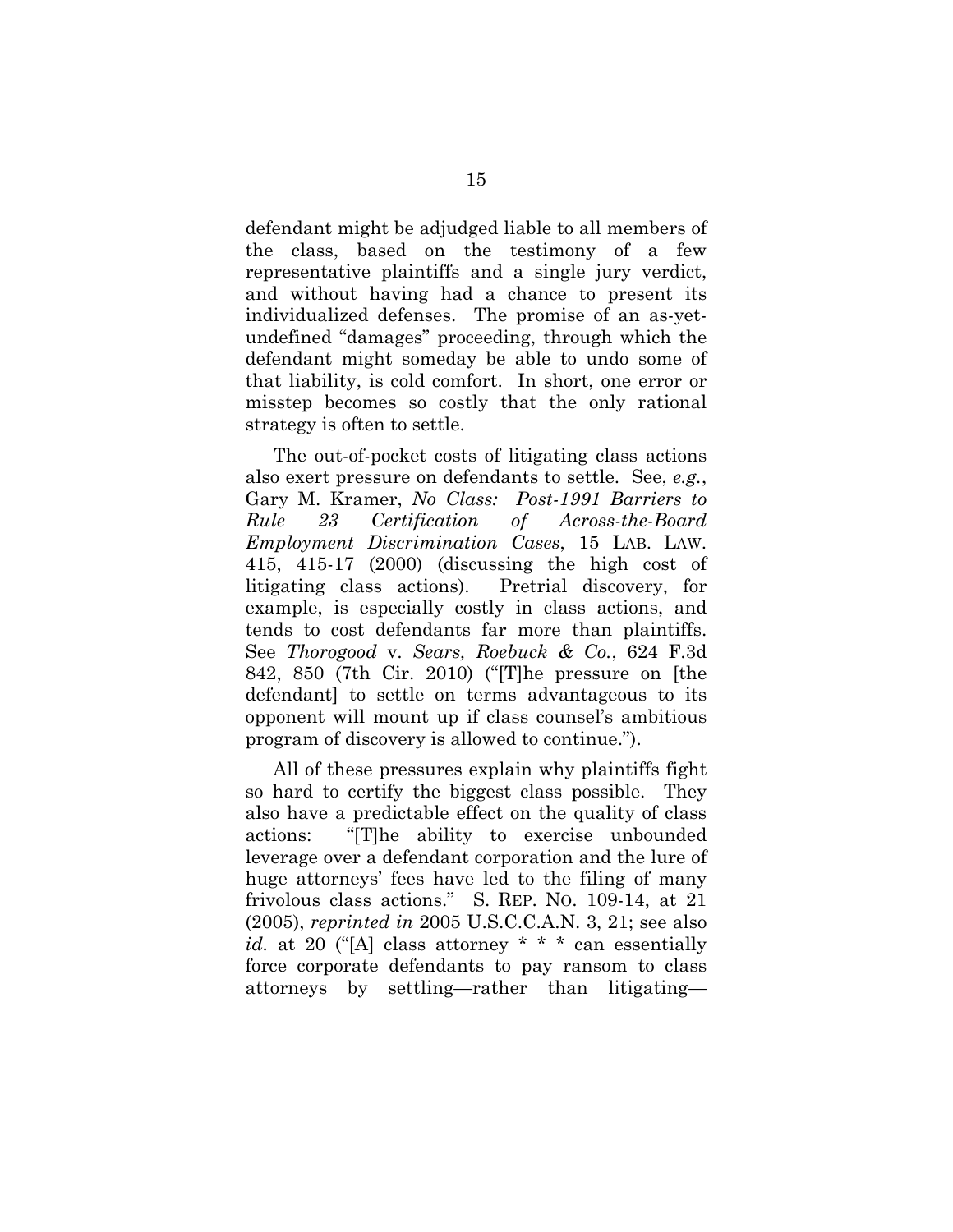frivolous lawsuits."). Unfortunately, the prophecy that even a meritless class action will settle if certified only makes matters worse: Each large award extracted from a deep-pocketed defendant encourages the filing of still more frivolous lawsuits, especially since class plaintiffs and their attorneys know they will almost surely never have to defend the merits of the suits they have brought. See Robert G. Bone & David S. Evans, *Class Certification and the Substantive Merits*, 51 DUKE L.J. 1251, 1302 (2002).

There is therefore great danger in the Ninth Circuit's willingness to let plaintiffs avoid confronting the important challenges that defendants could raise against their claims challenges that, under this Court's case law, bear on the propriety of certification. There is often no "later" when a class is certified. Certification of a dubious class action not only results in a settlement far greater than the plaintiffs deserve on the merits, but it ensures that many more such actions will be filed in the future.

#### **B. The Uncertainty Invited By The Ninth Circuit's Approach Magnifies The Pressure To Settle Even Unmeritorious Class Actions**

The rule adopted below would only increase the pressure to settle class actions, even where they lack merit. As explained above, the panel invited wouldbe class plaintiffs to put off the most difficult issues they face until a later stage of the proceedings. Most notably, whether a particular plaintiff actually worked unpaid hours due to an employer policy is relabeled a "damages" question and deferred. Likewise, respondent was not required to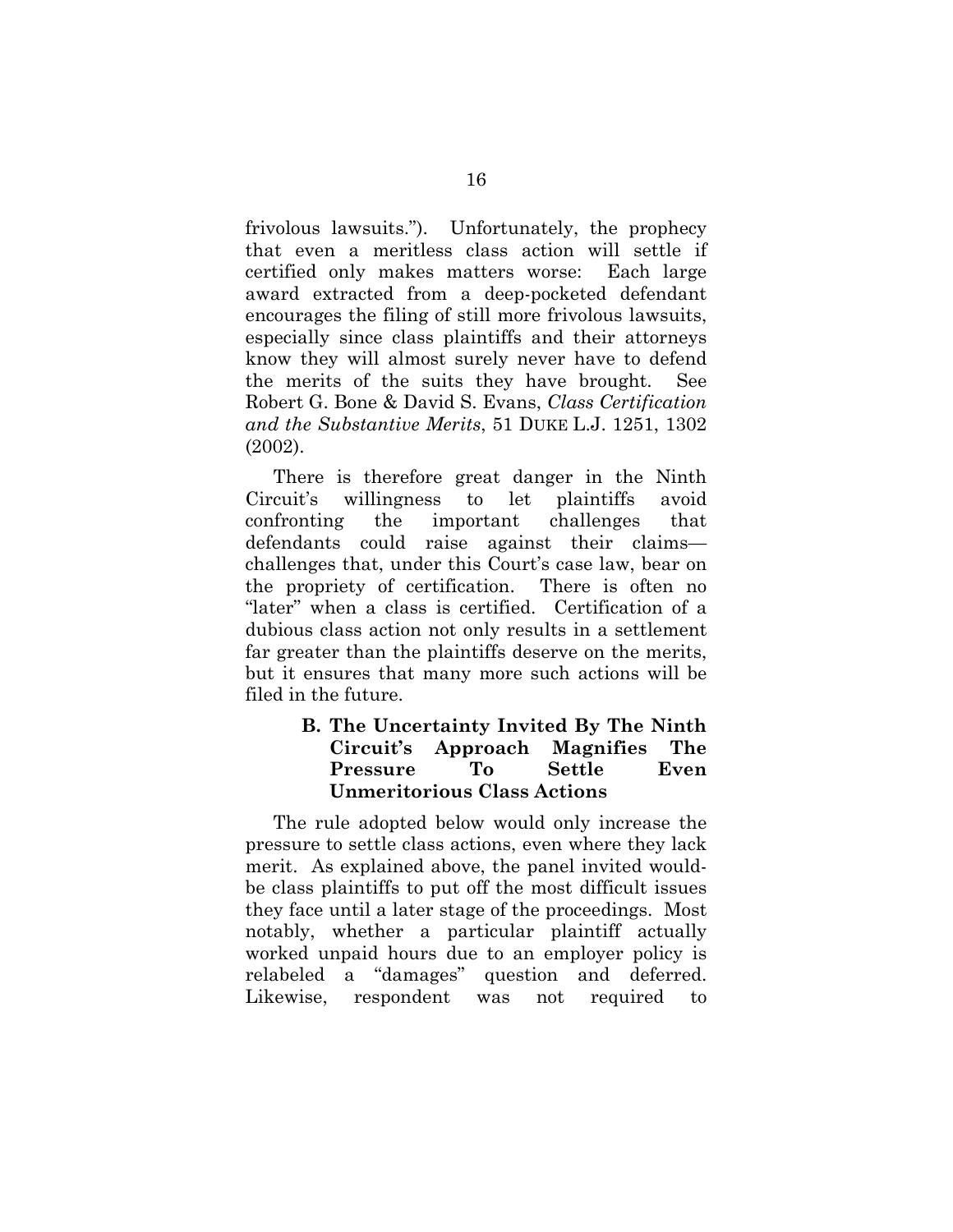demonstrate how the putative class would prove liability on a collective basis or even to reveal the specific methods by which the contemplated class would make its case. When a class is certified but such fundamental questions are left unanswered, a defendant faces massive uncertainty. What individualized proof will actually be adduced at the "damages" phase? How would the putative class purport to prove even the "common threads" at the liability phase? What methodology would plaintiffs' expert actually employ? When would these answers be known?

This uncertainty dramatically limits a defendant's ability to evaluate the strength or weakness of the plaintiffs' case. The plaintiffs' superior information about their methods of proof (and about those methods' merit, or lack thereof) gives them an advantage in settlement negotiations. See, *e.g.*, Lucian Arye Bebchuk, *Litigation and Settlement Under Imperfect Information*, 15 RAND J. ECON. 404, 406 (1984) (noting that a party with private information "can \* \* \* make a better assessment of the trial's expected outcome"); Chris Guthrie, *Framing Frivolous Litigation: A Psychological Theory*, 67 U. CHI. L. REV. 163, 174 (2000) (explaining that, in many models of settlement behavior, it is assumed that "a rational plaintiff with a frivolous claim files suit because she knows defendant does not know whether her claim is frivolous or genuine"). The defendant has only the vaguest notion of what type of evidence it will face on the merits or what kind of opportunity it will have to defend itself. A risk-averse defendant facing so much uncertainty may see no option other than to settle.